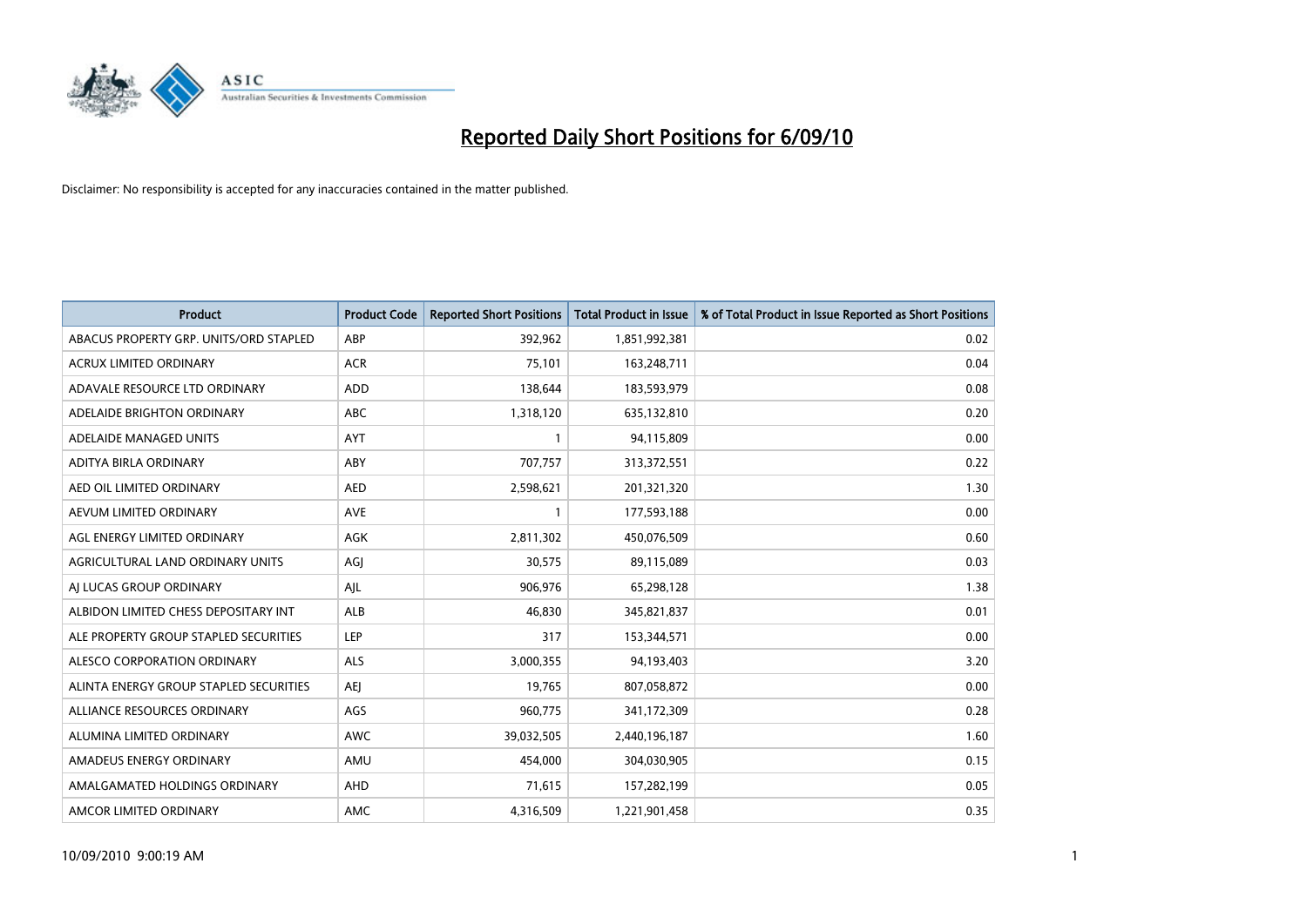

| <b>Product</b>                          | <b>Product Code</b> | <b>Reported Short Positions</b> | Total Product in Issue | % of Total Product in Issue Reported as Short Positions |
|-----------------------------------------|---------------------|---------------------------------|------------------------|---------------------------------------------------------|
| AMP LIMITED ORDINARY                    | AMP                 | 13,086,837                      | 2,071,925,423          | 0.61                                                    |
| ANDEAN RESOURCES LTD ORDINARY           | <b>AND</b>          | 371,414                         | 542,257,867            | 0.06                                                    |
| ANSELL LIMITED ORDINARY                 | <b>ANN</b>          | 1,321,029                       | 131,577,652            | 1.01                                                    |
| ANTARES ENERGY LTD ORDINARY             | <b>AZZ</b>          | 224,581                         | 299,333,110            | 0.08                                                    |
| ANZ BANKING GRP LTD ORDINARY            | ANZ                 | 6,520,529                       | 2,559,418,024          | 0.23                                                    |
| APA GROUP STAPLED SECURITIES            | <b>APA</b>          | 3,932,788                       | 542,318,629            | 0.71                                                    |
| APEX MINERALS NL ORDINARY               | <b>AXM</b>          | 885.146                         | 3,567,819,909          | 0.02                                                    |
| APN EUROPEAN RETAIL UNITS STAPLED SEC.  | <b>AEZ</b>          | 11,832                          | 544,910,660            | 0.00                                                    |
| APN NEWS & MEDIA ORDINARY               | APN                 | 9,491,382                       | 598,823,853            | 1.58                                                    |
| APOLLO GAS LIMITED ORDINARY             | <b>AZO</b>          | 71,180                          | 90,400,136             | 0.08                                                    |
| AQUARIUS PLATINUM. ORDINARY             | AQP                 | 6,022,113                       | 463,231,008            | 1.30                                                    |
| AQUILA RESOURCES ORDINARY               | <b>AQA</b>          | 1,562,804                       | 322,273,136            | 0.47                                                    |
| ARAFURA RESOURCE LTD ORDINARY           | <b>ARU</b>          | 69,410                          | 290,640,342            | 0.02                                                    |
| ARDENT LEISURE GROUP STAPLED SECURITIES | AAD                 | 172,624                         | 312,836,274            | 0.05                                                    |
| ARISTOCRAT LEISURE ORDINARY             | <b>ALL</b>          | 21,587,230                      | 533,379,348            | 4.01                                                    |
| ASCIANO GROUP STAPLED SECURITIES        | <b>AIO</b>          | 20,962,057                      | 2,926,103,883          | 0.71                                                    |
| ASG GROUP LIMITED ORDINARY              | <b>ASZ</b>          | 51,798                          | 151,836,046            | 0.03                                                    |
| ASPEN GROUP ORD/UNITS STAPLED           | <b>APZ</b>          | 362,246                         | 579,980,076            | 0.06                                                    |
| <b>ASTON RES LTD ORDINARY</b>           | <b>AZT</b>          | 33,557                          | 204,527,604            | 0.02                                                    |
| ASTRO JAP PROP GROUP STAPLED SECURITIES | AJA                 | 131,087                         | 508,212,161            | 0.03                                                    |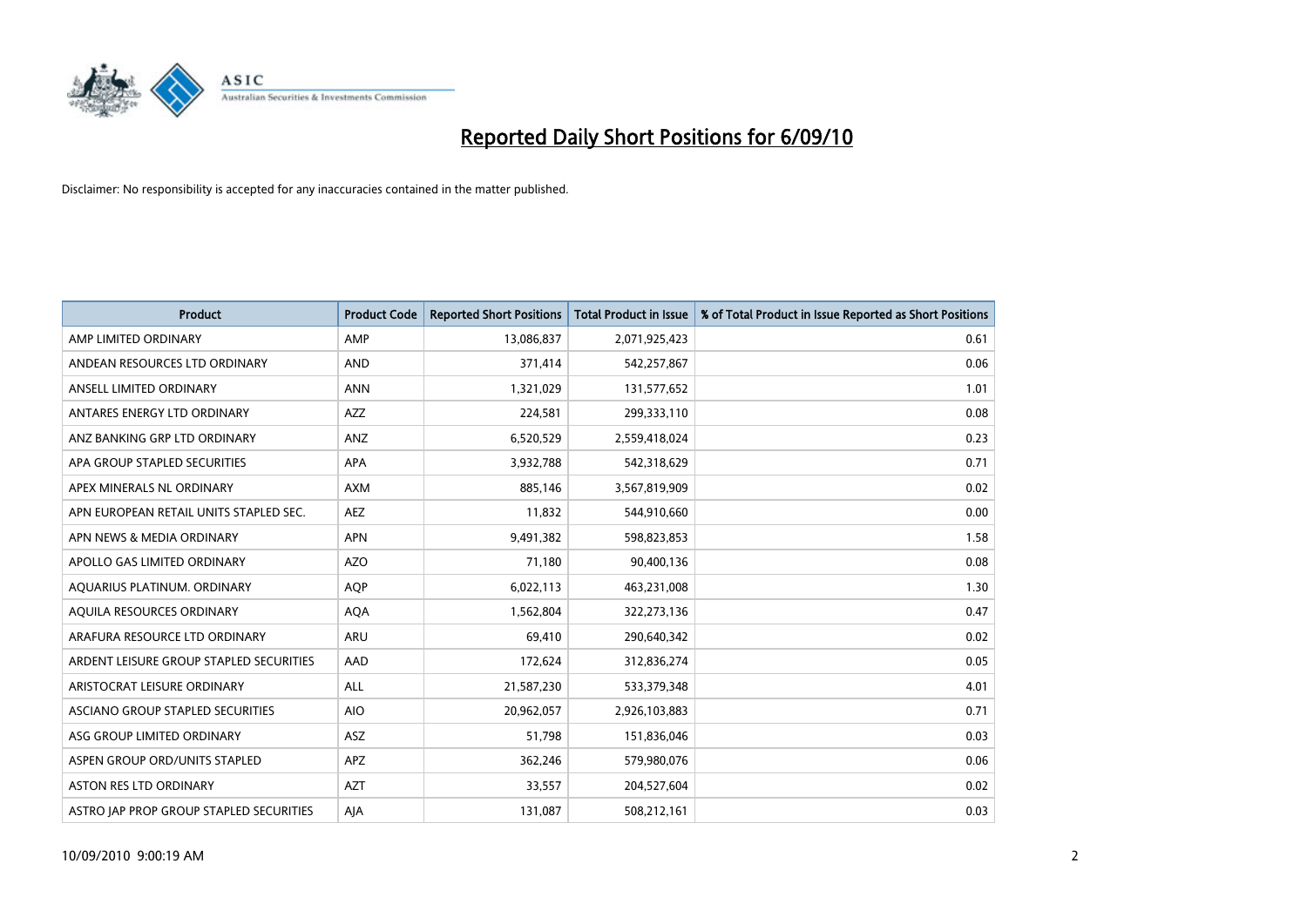

| <b>Product</b>                       | <b>Product Code</b> | <b>Reported Short Positions</b> | <b>Total Product in Issue</b> | % of Total Product in Issue Reported as Short Positions |
|--------------------------------------|---------------------|---------------------------------|-------------------------------|---------------------------------------------------------|
| ASX LIMITED ORDINARY                 | ASX                 | 3,746,440                       | 173,576,316                   | 2.17                                                    |
| ATLAS IRON LIMITED ORDINARY          | <b>AGO</b>          | 3,010,997                       | 540,009,119                   | 0.53                                                    |
| <b>AURORA OIL &amp; GAS ORDINARY</b> | <b>AUT</b>          | 11,974                          | 276,690,342                   | 0.00                                                    |
| AUSDRILL LIMITED ORDINARY            | ASL                 | 91,771                          | 254,290,140                   | 0.04                                                    |
| AUSENCO LIMITED ORDINARY             | AAX                 | 2,803,303                       | 122,427,576                   | 2.29                                                    |
| <b>AUSTAL LIMITED ORDINARY</b>       | ASB                 | 247,662                         | 188,069,638                   | 0.13                                                    |
| <b>AUSTAR UNITED ORDINARY</b>        | <b>AUN</b>          | 12,164,245                      | 1,260,030,198                 | 0.97                                                    |
| AUSTBROKERS HOLDINGS ORDINARY        | <b>AUB</b>          | $\overline{2}$                  | 52,736,987                    | 0.00                                                    |
| AUSTEREO GROUP LTD. ORDINARY         | <b>AEO</b>          | 30,071                          | 344,798,708                   | 0.01                                                    |
| AUSTIN ENGINEERING ORDINARY          | ANG                 | 1,160                           | 70,314,403                    | 0.00                                                    |
| AUSTRAL GOLD ORDINARY                | AGD                 | 47,241                          | 169,139,739                   | 0.03                                                    |
| AUSTRALAND PROPERTY STAPLED SECURITY | <b>ALZ</b>          | 253,460                         | 576,837,197                   | 0.04                                                    |
| AUSTRALIAN AGRICULT, ORDINARY        | <b>AAC</b>          | 4,336,228                       | 264,264,459                   | 1.63                                                    |
| <b>AUSTRALIAN EDUCATION UNITS</b>    | <b>AEU</b>          | 625.000                         | 134,973,383                   | 0.46                                                    |
| AUSTRALIAN INFRASTR, UNITS/ORDINARY  | <b>AIX</b>          | 137,719                         | 620,733,944                   | 0.02                                                    |
| AUSTRALIAN MINES LTD ORDINARY        | <b>AUZ</b>          | 1,400,000                       | 6,981,662,168                 | 0.02                                                    |
| AUSTRALIAN PHARM, ORDINARY           | API                 | 682,142                         | 488,115,883                   | 0.14                                                    |
| AUTOMOTIVE HOLDINGS ORDINARY         | <b>AHE</b>          | 11,924                          | 225,731,300                   | 0.00                                                    |
| AVEXA LIMITED ORDINARY               | <b>AVX</b>          | 243,657                         | 847,688,779                   | 0.03                                                    |
| AVOCA RESOURCES ORDINARY             | <b>AVO</b>          | 13,318,330                      | 290,892,011                   | 4.57                                                    |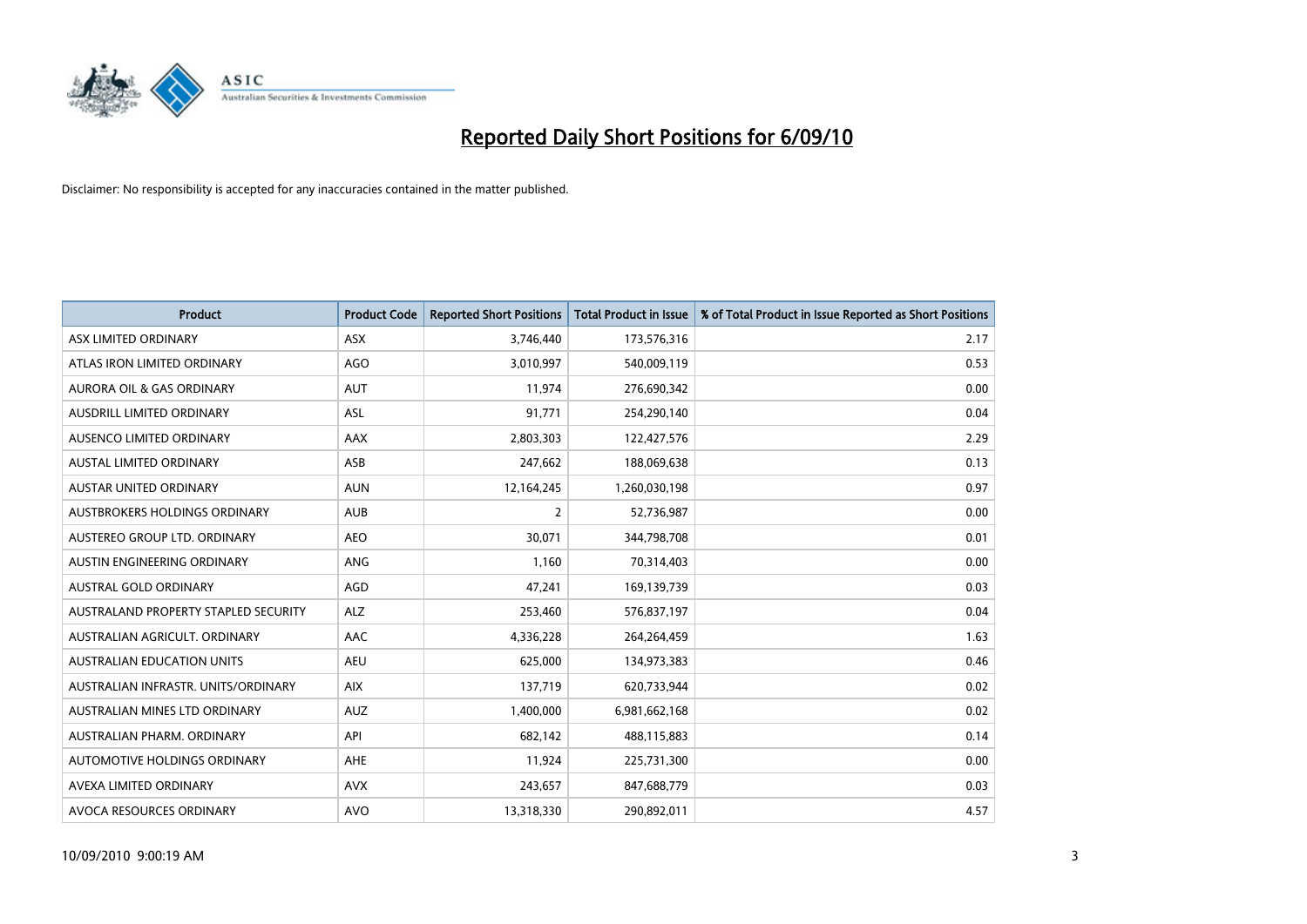

| <b>Product</b>                       | <b>Product Code</b> | <b>Reported Short Positions</b> | Total Product in Issue | % of Total Product in Issue Reported as Short Positions |
|--------------------------------------|---------------------|---------------------------------|------------------------|---------------------------------------------------------|
| AWB LIMITED ORDINARY                 | AWB                 | 1,296,799                       | 817,304,356            | 0.15                                                    |
| AWE LIMITED ORDINARY                 | AWE                 | 1,100,444                       | 521,871,941            | 0.21                                                    |
| AXA ASIA PACIFIC ORDINARY            | <b>AXA</b>          | 1,158,049                       | 2,067,095,545          | 0.05                                                    |
| BANK OF QUEENSLAND. ORDINARY         | <b>BOO</b>          | 443,275                         | 215,681,127            | 0.21                                                    |
| <b>BANNERMAN RESOURCES ORDINARY</b>  | <b>BMN</b>          | 691,750                         | 201,710,934            | 0.35                                                    |
| <b>BASS STRAIT OIL CO ORDINARY</b>   | <b>BAS</b>          | 1,482                           | 291,030,250            | 0.00                                                    |
| <b>BATAVIA MINING ORDINARY</b>       | <b>BTV</b>          | 2,500                           | 153,032,145            | 0.00                                                    |
| <b>BAUXITE RESOURCE LTD ORDINARY</b> | <b>BAU</b>          | 44,797                          | 234,379,896            | 0.02                                                    |
| BEACH ENERGY LIMITED ORDINARY        | <b>BPT</b>          | 2,307,272                       | 1,092,548,972          | 0.21                                                    |
| BENDIGO AND ADELAIDE ORDINARY        | <b>BEN</b>          | 3,521,344                       | 354,523,668            | 0.98                                                    |
| BENDIGO MINING LTD ORDINARY          | <b>BDG</b>          | 12,906,051                      | 509,712,735            | 2.53                                                    |
| BERKELEY RESOURCES ORDINARY          | <b>BKY</b>          | 18,911                          | 137,590,319            | 0.01                                                    |
| <b>BHP BILLITON LIMITED ORDINARY</b> | <b>BHP</b>          | 22,822,060                      | 3,356,081,497          | 0.64                                                    |
| <b>BILLABONG ORDINARY</b>            | <b>BBG</b>          | 4,343,428                       | 253,122,552            | 1.72                                                    |
| <b>BIOTA HOLDINGS ORDINARY</b>       | <b>BTA</b>          | 2,239,722                       | 179,878,356            | 1.23                                                    |
| <b>BISALLOY STEEL ORDINARY</b>       | <b>BIS</b>          | 84,480                          | 216,455,965            | 0.04                                                    |
| BKI INVESTMENT LTD ORDINARY          | BKI                 | 508                             | 418,566,158            | 0.00                                                    |
| <b>BLACKTHORN RESOURCES ORDINARY</b> | <b>BTR</b>          | 35,848                          | 106,885,300            | 0.03                                                    |
| <b>BLUESCOPE STEEL LTD ORDINARY</b>  | <b>BSL</b>          | 10,732,764                      | 1,823,322,017          | 0.58                                                    |
| <b>BOART LONGYEAR ORDINARY</b>       | <b>BLY</b>          | 3,663,123                       | 461,163,412            | 0.80                                                    |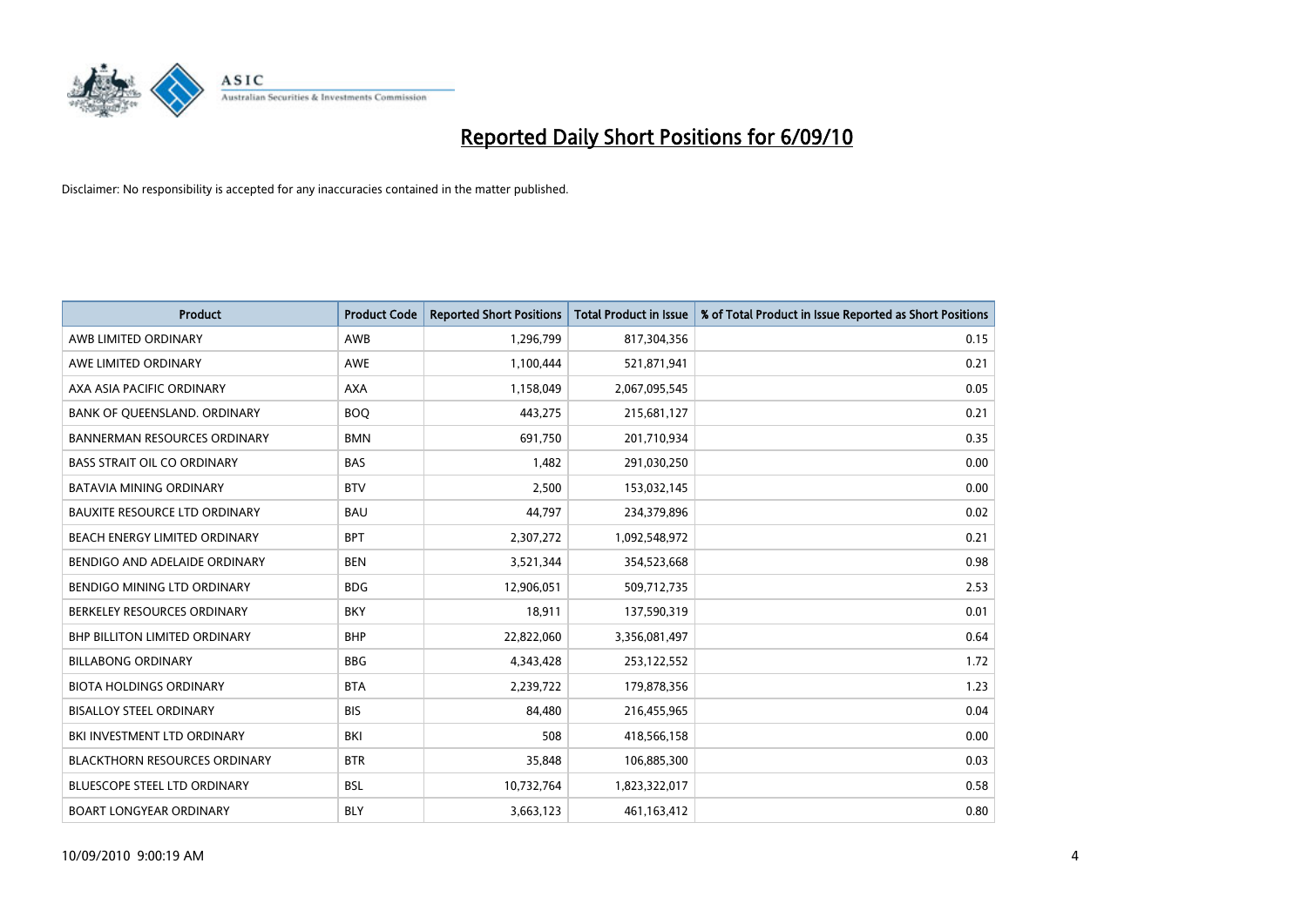

| <b>Product</b>                           | <b>Product Code</b> | <b>Reported Short Positions</b> | <b>Total Product in Issue</b> | % of Total Product in Issue Reported as Short Positions |
|------------------------------------------|---------------------|---------------------------------|-------------------------------|---------------------------------------------------------|
| <b>BOOM LOGISTICS ORDINARY</b>           | <b>BOL</b>          | 377,999                         | 460,795,156                   | 0.08                                                    |
| BORAL LIMITED. ORDINARY                  | <b>BLD</b>          | 20,955,819                      | 718,853,617                   | 2.86                                                    |
| BOTSWANA METALS LTD ORDINARY             | <b>BML</b>          | 7,000                           | 106,087,760                   | 0.01                                                    |
| <b>BOW ENERGY LIMITED ORDINARY</b>       | <b>BOW</b>          | 2,204,042                       | 280,607,187                   | 0.79                                                    |
| <b>BRADKEN LIMITED ORDINARY</b>          | <b>BKN</b>          | 552,395                         | 138,759,614                   | 0.39                                                    |
| <b>BRAMBLES LIMITED ORDINARY</b>         | <b>BXB</b>          | 8,133,680                       | 1,422,505,957                 | 0.58                                                    |
| <b>BREVILLE GROUP LTD ORDINARY</b>       | <b>BRG</b>          | 2.740                           | 129,515,322                   | 0.00                                                    |
| <b>BRICKWORKS LIMITED ORDINARY</b>       | <b>BKW</b>          | 13,527                          | 147,235,904                   | 0.01                                                    |
| <b>BROCKMAN RESOURCES ORDINARY</b>       | <b>BRM</b>          | 161,412                         | 141,588,151                   | 0.12                                                    |
| BT INVESTMENT MNGMNT ORDINARY            | <b>BTT</b>          | 571,129                         | 160,000,000                   | 0.36                                                    |
| <b>BUNNINGS WAREHOUSE ORDINARY UNITS</b> | <b>BWP</b>          | 399,231                         | 427,042,646                   | 0.09                                                    |
| <b>BURU ENERGY ORDINARY</b>              | <b>BRU</b>          | 171,612                         | 182,769,813                   | 0.09                                                    |
| CABCHARGE AUSTRALIA ORDINARY             | CAB                 | 1,385,062                       | 120,437,014                   | 1.15                                                    |
| CALTEX AUSTRALIA ORDINARY                | <b>CTX</b>          | 5,108,000                       | 270,000,000                   | 1.90                                                    |
| <b>CAMPBELL BROTHERS ORDINARY</b>        | <b>CPB</b>          | 512,071                         | 63,517,495                    | 0.83                                                    |
| CAPE LAMBERT RES LTD ORDINARY            | <b>CFE</b>          | 283,589                         | 593,166,467                   | 0.05                                                    |
| <b>CARBON ENERGY ORDINARY</b>            | <b>CNX</b>          | 510,677                         | 609,497,650                   | 0.08                                                    |
| CARDNO LIMITED ORDINARY                  | <b>CDD</b>          | 12,795                          | 105,599,600                   | 0.01                                                    |
| <b>CARINDALE PROPERTY UNIT</b>           | <b>CDP</b>          | 398                             | 70,000,000                    | 0.00                                                    |
| CARNARVON PETROLEUM ORDINARY             | <b>CVN</b>          | 1,984,173                       | 686,759,634                   | 0.29                                                    |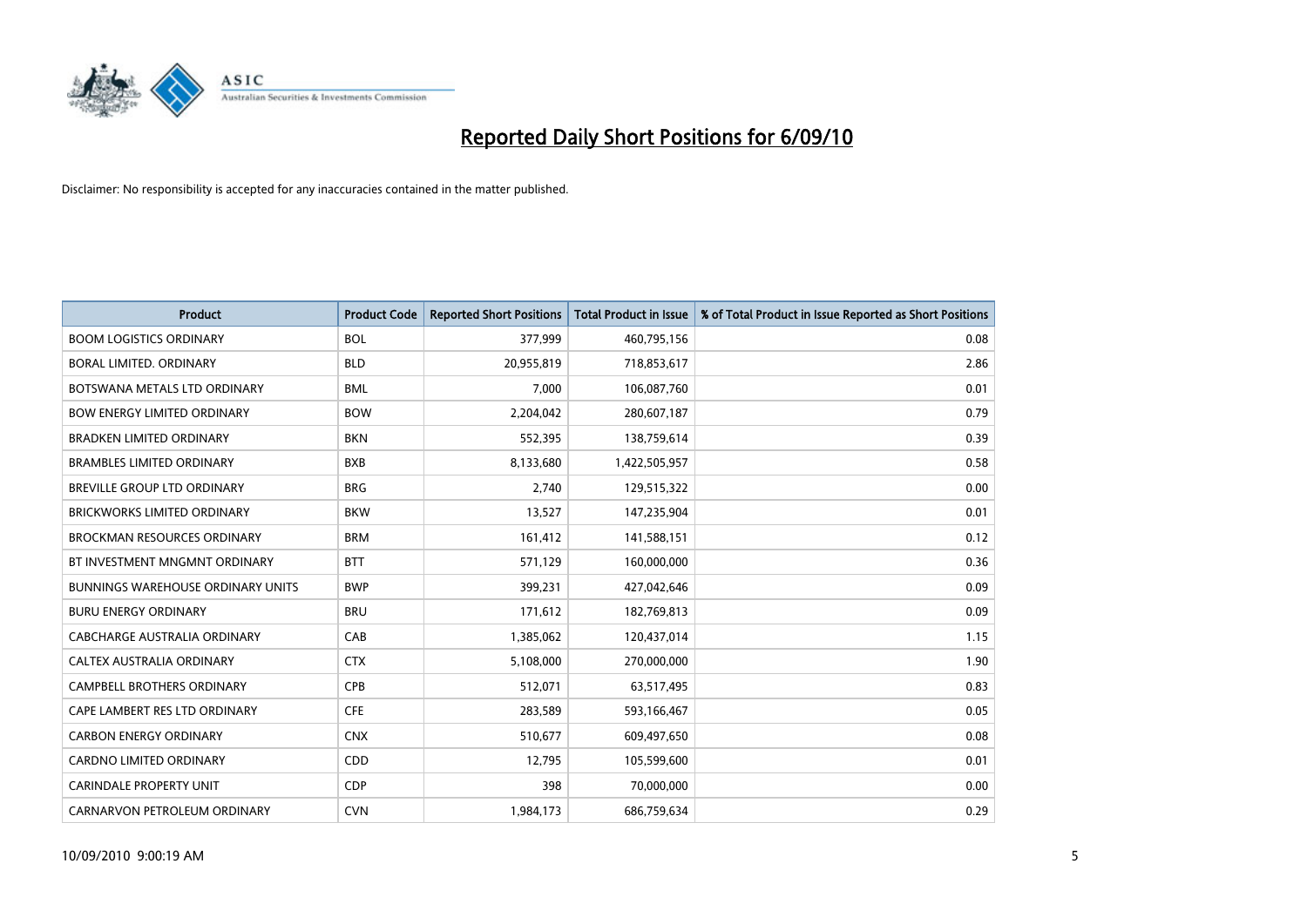

| <b>Product</b>                                | <b>Product Code</b> | <b>Reported Short Positions</b> | Total Product in Issue | % of Total Product in Issue Reported as Short Positions |
|-----------------------------------------------|---------------------|---------------------------------|------------------------|---------------------------------------------------------|
| <b>CARNEGIE WAVE ENERGY ORDINARY</b>          | <b>CWE</b>          | 83,000                          | 565,237,627            | 0.01                                                    |
| CARPATHIAN RESOURCES ORDINARY                 | <b>CPN</b>          | 75,000                          | 265,533,501            | 0.03                                                    |
| CARPENTARIA EXP. LTD ORDINARY                 | CAP                 | 9,777                           | 93,821,301             | 0.01                                                    |
| CARSALES.COM LTD ORDINARY                     | <b>CRZ</b>          | 1,032,323                       | 232,490,800            | 0.43                                                    |
| CASH CONVERTERS ORD/DIV ACCESS                | CCV                 | 100,000                         | 379,761,025            | 0.03                                                    |
| <b>CASPIAN OIL &amp; GAS ORDINARY</b>         | <b>CIG</b>          | 50,000                          | 1,331,500,513          | 0.00                                                    |
| CATALPA RESOURCES ORDINARY                    | <b>CAH</b>          | 192,401                         | 162,750,590            | 0.12                                                    |
| <b>CEC GROUP LIMITED ORDINARY</b>             | <b>CEG</b>          | 1,750                           | 79,662,662             | 0.00                                                    |
| <b>CELLNET GROUP ORDINARY</b>                 | <b>CLT</b>          | 1,342                           | 73,135,185             | 0.00                                                    |
| <b>CENTENNIAL COAL ORDINARY</b>               | <b>CEY</b>          | 3,053,777                       | 395,028,737            | 0.78                                                    |
| CENTRAL PETROLEUM ORDINARY                    | <b>CTP</b>          | 11,455                          | 907,291,115            | 0.00                                                    |
| <b>CENTRO PROPERTIES UNITS/ORD STAPLED</b>    | <b>CNP</b>          | 271,265                         | 972,414,514            | 0.03                                                    |
| <b>CENTRO RETAIL GROUP STAPLED SECURITIES</b> | <b>CER</b>          | 664,036                         | 2,286,399,424          | 0.03                                                    |
| <b>CERAMIC FUEL CELLS ORDINARY</b>            | <b>CFU</b>          | 79,718                          | 1,125,111,376          | 0.01                                                    |
| <b>CFS RETAIL PROPERTY UNITS</b>              | <b>CFX</b>          | 60,788,516                      | 2,530,069,990          | 2.40                                                    |
| CHALLENGER DIV.PRO. STAPLED UNITS             | <b>CDI</b>          | 2,948                           | 913,426,007            | 0.00                                                    |
| <b>CHALLENGER F.S.G.LTD ORDINARY</b>          | <b>CGF</b>          | 8,556,383                       | 499,473,232            | 1.71                                                    |
| CHANDLER MACLEOD LTD ORDINARY                 | <b>CMG</b>          | 11,970                          | 421,812,960            | 0.00                                                    |
| CHARTER HALL GROUP STAPLED US PROHIBIT.       | <b>CHC</b>          | 244,916                         | 1,225,365,088          | 0.01                                                    |
| CHARTER HALL OFFICE UNIT DEF SET              | COODA               | 257,814                         | 493,313,273            | 0.05                                                    |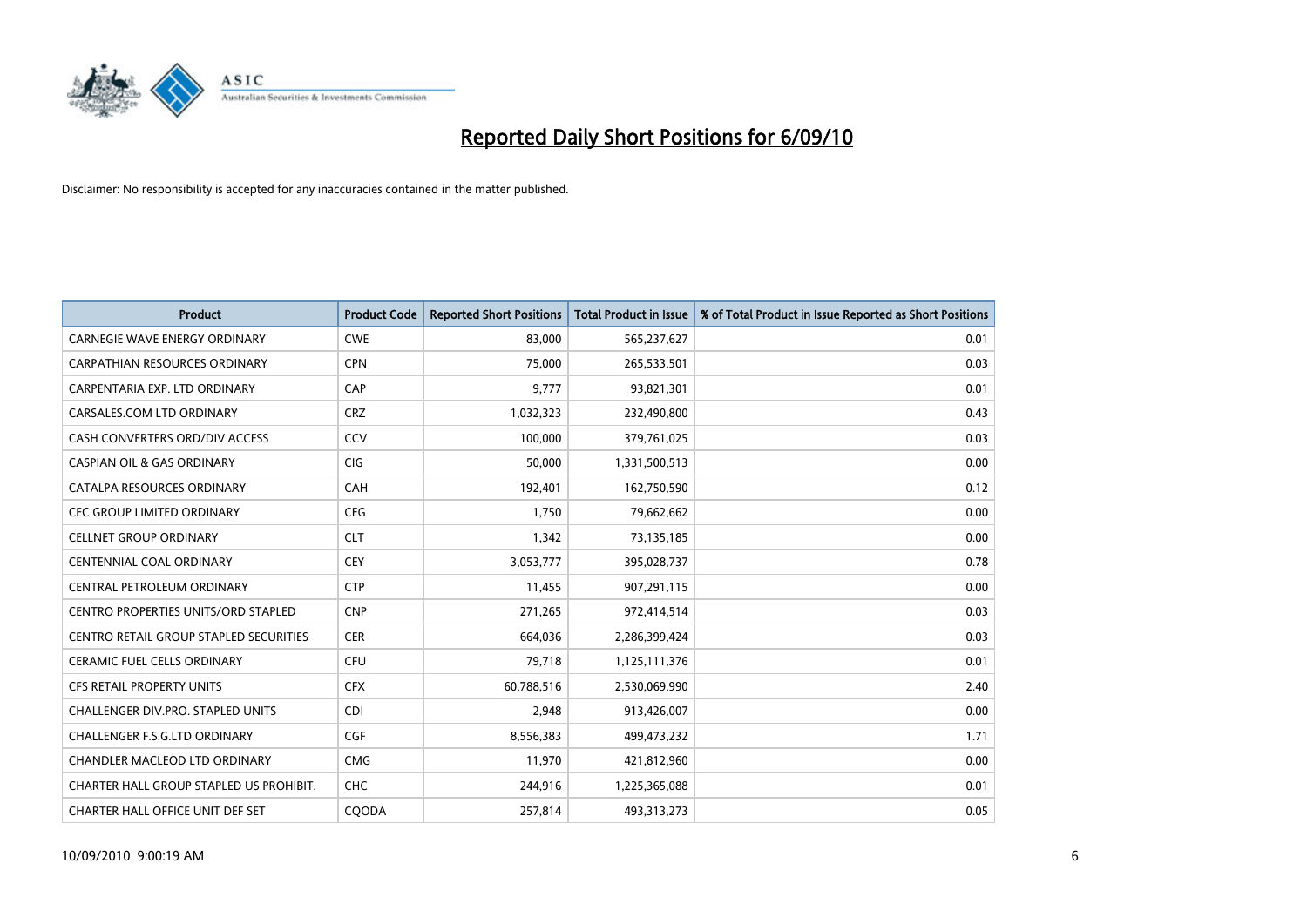

| <b>Product</b>                          | <b>Product Code</b> | <b>Reported Short Positions</b> | <b>Total Product in Issue</b> | % of Total Product in Issue Reported as Short Positions |
|-----------------------------------------|---------------------|---------------------------------|-------------------------------|---------------------------------------------------------|
| CHARTER HALL RETAIL UNIT DEF SET        | CQRDA               | 400,190                         | 305,808,140                   | 0.14                                                    |
| CHEMGENEX PHARMACEUT ORDINARY           | <b>CXS</b>          | 221,509                         | 283,348,870                   | 0.08                                                    |
| CITADEL RESOURCE GRP ORDINARY           | CGG                 | 1,711,527                       | 2,367,460,116                 | 0.07                                                    |
| CITIGOLD CORP LTD ORDINARY              | <b>CTO</b>          | 2,249,686                       | 928,565,634                   | 0.25                                                    |
| CLINUVEL PHARMACEUT, ORDINARY           | <b>CUV</b>          | 41,277                          | 303,443,665                   | 0.01                                                    |
| <b>CLOUGH LIMITED ORDINARY</b>          | <b>CLO</b>          | 426,903                         | 768,806,269                   | 0.05                                                    |
| <b>COAL &amp; ALLIED ORDINARY</b>       | <b>CNA</b>          | 4,778                           | 86,584,735                    | 0.01                                                    |
| COAL OF AFRICA LTD ORDINARY             | <b>CZA</b>          | 398,769                         | 530,514,663                   | 0.08                                                    |
| COALSPUR MINES LTD ORDINARY             | <b>CPL</b>          | 237,047                         | 363,988,134                   | 0.07                                                    |
| COCA-COLA AMATIL ORDINARY               | <b>CCL</b>          | 3,278,350                       | 754,614,469                   | 0.43                                                    |
| COCHLEAR LIMITED ORDINARY               | <b>COH</b>          | 684,498                         | 56,574,987                    | 1.20                                                    |
| <b>COCKATOO COAL ORDINARY</b>           | <b>COK</b>          | 899,162                         | 602,507,380                   | 0.15                                                    |
| COEUR D'ALENE MINES. CDI 1:1            | <b>CXC</b>          | 1,000                           | 4,427,833                     | 0.02                                                    |
| COMMONWEALTH BANK, ORDINARY             | <b>CBA</b>          | 15,266,220                      | 1,548,832,074                 | 0.94                                                    |
| <b>COMMONWEALTH PROP ORDINARY UNITS</b> | <b>CPA</b>          | 17,437,653                      | 2,012,803,230                 | 0.85                                                    |
| <b>COMPASS RESOURCES ORDINARY</b>       | <b>CMR</b>          | 101,480                         | 147,402,920                   | 0.07                                                    |
| <b>COMPUTERSHARE LTD ORDINARY</b>       | <b>CPU</b>          | 3,223,646                       | 555,664,059                   | 0.60                                                    |
| CONNECTEAST GROUP STAPLED               | <b>CEU</b>          | 13,666,179                      | 3,940,145,951                 | 0.35                                                    |
| CONQUEST MINING ORDINARY                | COT                 | 4,576,526                       | 353,151,103                   | 1.30                                                    |
| CONSOLIDATED MEDIA, ORDINARY            | <b>CMI</b>          | 3,035,343                       | 596,758,471                   | 0.51                                                    |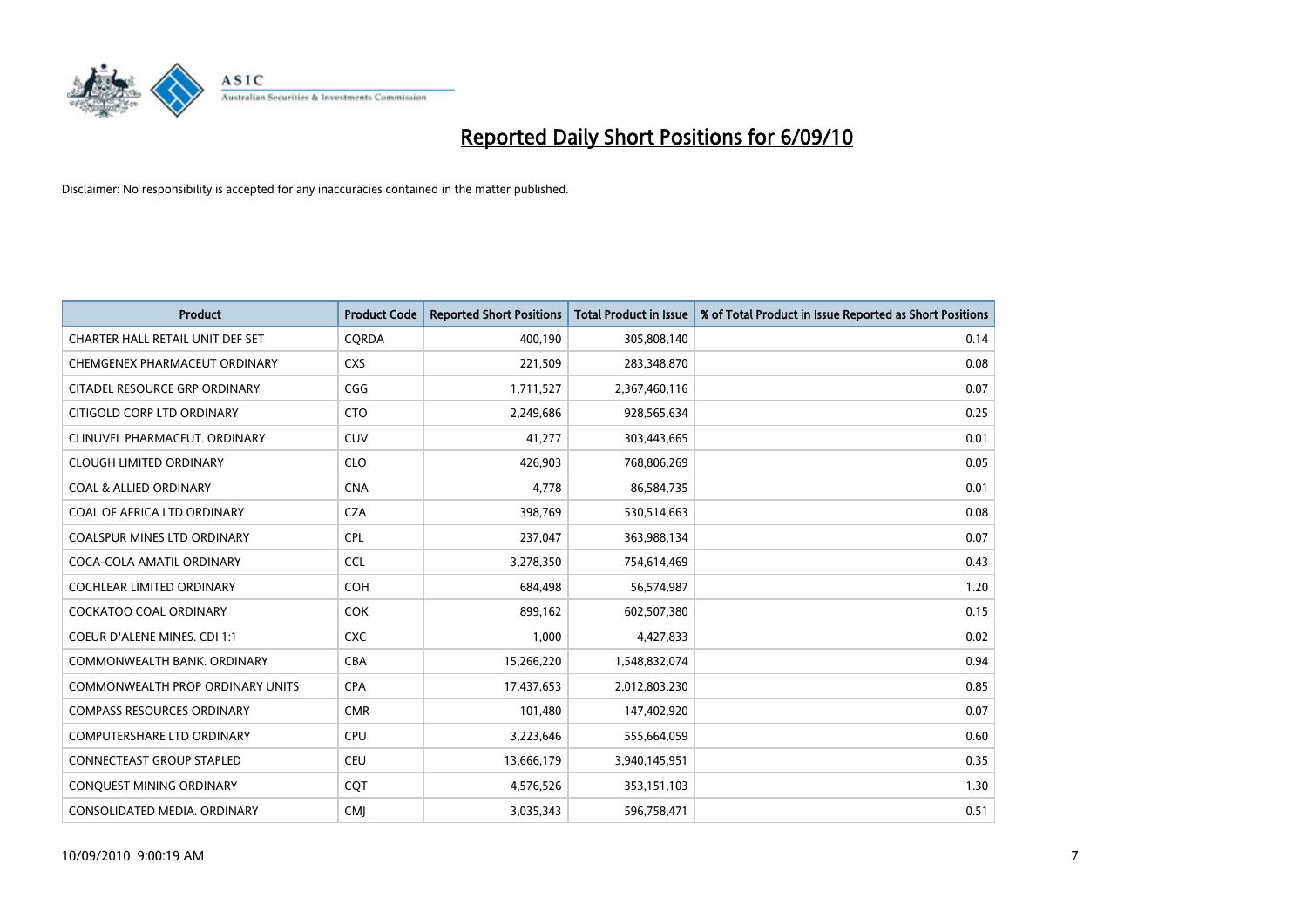

| <b>Product</b>                           | <b>Product Code</b> | <b>Reported Short Positions</b> | Total Product in Issue | % of Total Product in Issue Reported as Short Positions |
|------------------------------------------|---------------------|---------------------------------|------------------------|---------------------------------------------------------|
| CONTANGO MICROCAP ORDINARY               | <b>CTN</b>          | 7,500                           | 150,088,688            | 0.00                                                    |
| COOPER ENERGY LTD ORDINARY               | <b>COE</b>          | 54,702                          | 292,576,001            | 0.02                                                    |
| <b>COPPER STRIKE LTD ORDINARY</b>        | <b>CSE</b>          | 714                             | 116,455,571            | 0.00                                                    |
| <b>CORPORATE EXPRESS ORDINARY</b>        | <b>CXP</b>          | 148                             | 169,366,966            | 0.00                                                    |
| <b>COUNT FINANCIAL ORDINARY</b>          | COU                 | 1,482,550                       | 260,258,799            | 0.57                                                    |
| <b>CRANE GROUP LIMITED ORDINARY</b>      | <b>CRG</b>          | 3,684,821                       | 78,286,427             | 4.69                                                    |
| <b>CROMWELL GROUP STAPLED SECURITIES</b> | <b>CMW</b>          | 115,167                         | 901,468,478            | 0.01                                                    |
| <b>CROWN LIMITED ORDINARY</b>            | <b>CWN</b>          | 4,021,942                       | 753,555,290            | 0.52                                                    |
| <b>CSG LIMITED ORDINARY</b>              | CSV                 | 208,973                         | 243,104,695            | 0.08                                                    |
| <b>CSL LIMITED ORDINARY</b>              | <b>CSL</b>          | 10,122,152                      | 549,869,904            | 1.82                                                    |
| <b>CSR LIMITED ORDINARY</b>              | <b>CSR</b>          | 3,998,740                       | 1,514,920,814          | 0.26                                                    |
| <b>CUDECO LIMITED ORDINARY</b>           | CDU                 | 518,462                         | 136,065,740            | 0.38                                                    |
| <b>CUSTOMERS LIMITED ORDINARY</b>        | CUS                 | 117,057                         | 135,521,531            | 0.09                                                    |
| DART ENERGY LTD ORDINARY                 | <b>DTE</b>          | 231,198                         | 419,748,184            | 0.05                                                    |
| DAVID JONES LIMITED ORDINARY             | <b>DJS</b>          | 17,248,465                      | 510,945,759            | 3.34                                                    |
| DECMIL GROUP LIMITED ORDINARY            | <b>DCG</b>          | 17,397                          | 123,754,568            | 0.01                                                    |
| DEEP YELLOW LIMITED ORDINARY             | <b>DYL</b>          | 1,220,259                       | 1,125,814,458          | 0.11                                                    |
| DEVINE LIMITED ORDINARY                  | <b>DVN</b>          | 1,000                           | 634,918,223            | 0.00                                                    |
| DEXUS PROPERTY GROUP STAPLED UNITS       | <b>DXS</b>          | 14,362,848                      | 4,839,024,176          | 0.29                                                    |
| DOMINION MINING ORDINARY                 | <b>DOM</b>          | 340,827                         | 103,327,059            | 0.32                                                    |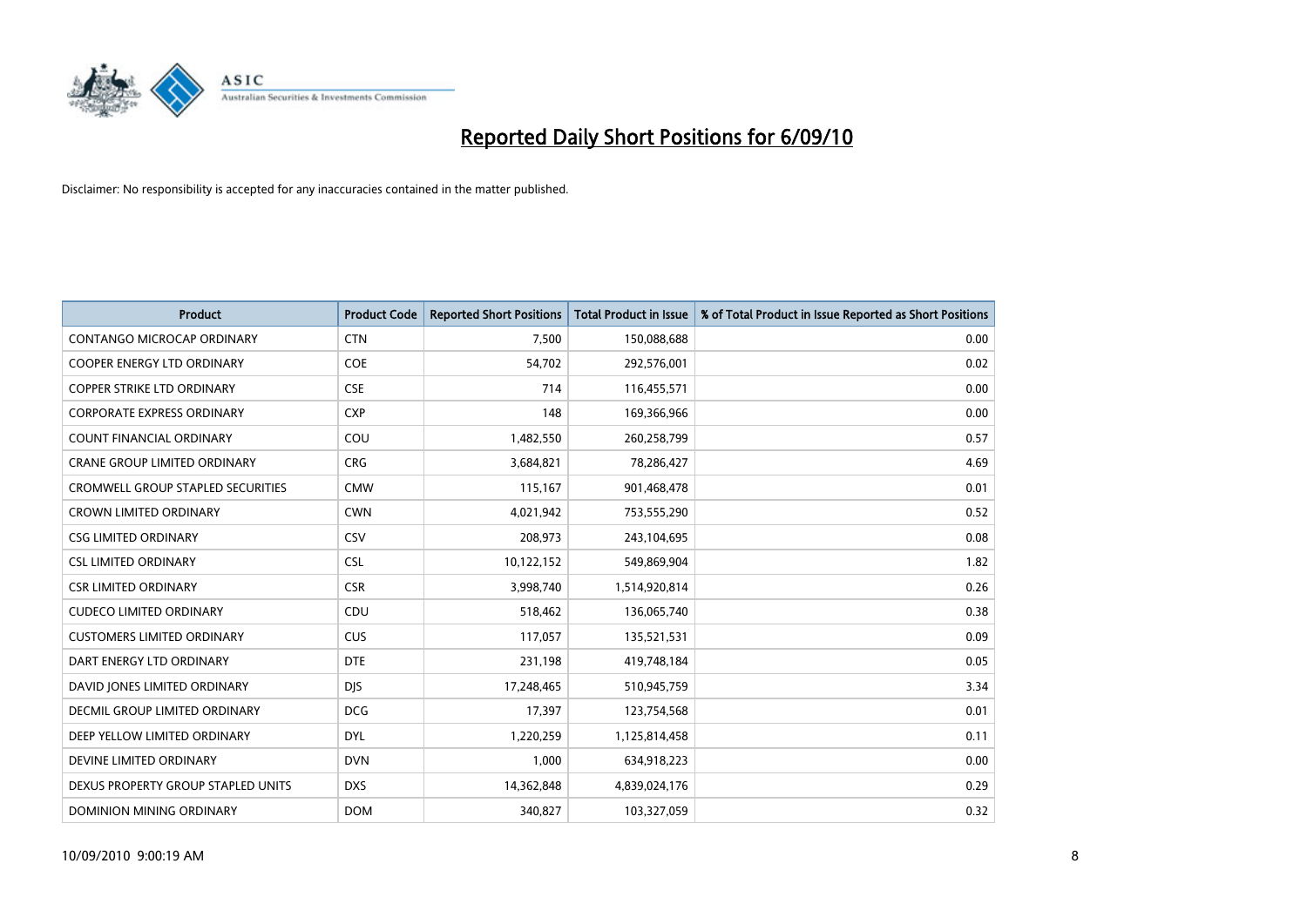

| <b>Product</b>                            | <b>Product Code</b> | <b>Reported Short Positions</b> | <b>Total Product in Issue</b> | % of Total Product in Issue Reported as Short Positions |
|-------------------------------------------|---------------------|---------------------------------|-------------------------------|---------------------------------------------------------|
| DOMINO PIZZA ENTERPR ORDINARY             | <b>DMP</b>          | $\overline{2}$                  | 68,407,674                    | 0.00                                                    |
| DOWNER EDI LIMITED ORDINARY               | <b>DOW</b>          | 2,060,395                       | 338,466,351                   | 0.61                                                    |
| DUET GROUP STAPLED US PROHIBIT.           | <b>DUE</b>          | 162,659                         | 887,304,690                   | 0.02                                                    |
| DULUXGROUP LIMITED ORDINARY               | <b>DLX</b>          | 75,353                          | 366,945,710                   | 0.02                                                    |
| <b>EASTERN STAR GAS ORDINARY</b>          | <b>ESG</b>          | 5,585,998                       | 991,272,041                   | 0.56                                                    |
| EDT RETAIL TRUST UNITS                    | <b>EDT</b>          | 99,457                          | 4,700,290,868                 | 0.00                                                    |
| ELDERS LIMITED ORDINARY                   | <b>ELD</b>          | 15,327,293                      | 448,598,480                   | 3.40                                                    |
| ELDORADO GOLD CORP CDI 1:1                | EAU                 | 81.233                          | 22,388,646                    | 0.36                                                    |
| ELIXIR PETROLEUM LTD ORDINARY             | <b>EXR</b>          | 324,400                         | 188,988,472                   | 0.17                                                    |
| <b>EMECO HOLDINGS ORDINARY</b>            | <b>EHL</b>          | 1,287,122                       | 631,237,586                   | 0.20                                                    |
| <b>ENERGY RESOURCES ORDINARY 'A'</b>      | <b>ERA</b>          | 409,057                         | 190,737,934                   | 0.21                                                    |
| ENERGY WORLD CORPOR. ORDINARY             | <b>EWC</b>          | 6,677,451                       | 1,561,166,672                 | 0.42                                                    |
| <b>ENTEK ENERGY LTD ORDINARY</b>          | <b>ETE</b>          | 489,903                         | 225,192,535                   | 0.22                                                    |
| <b>ENTELLECT SOLUTIONS ORDINARY</b>       | <b>ESN</b>          | 464,050                         | 1,740,334,200                 | 0.03                                                    |
| <b>ENVESTRA LIMITED ORDINARY</b>          | <b>ENV</b>          | 1,422,716                       | 1,386,827,962                 | 0.10                                                    |
| EQUINOX MINERALS LTD CHESS DEPOSITARY INT | EQN                 | 3,250,446                       | 707,818,211                   | 0.45                                                    |
| EVEREST FINANCIAL ORDINARY                | EFG                 | 4,300                           | 251,442,316                   | 0.00                                                    |
| EXTRACT RESOURCES ORDINARY                | <b>EXT</b>          | 1,655,783                       | 243,302,298                   | 0.68                                                    |
| FAIRFAX MEDIA LTD ORDINARY                | <b>FXI</b>          | 265,386,602                     | 2,351,955,725                 | 11.28                                                   |
| FANTASTIC HOLDINGS ORDINARY               | FAN                 | 4,817                           | 102,669,351                   | 0.00                                                    |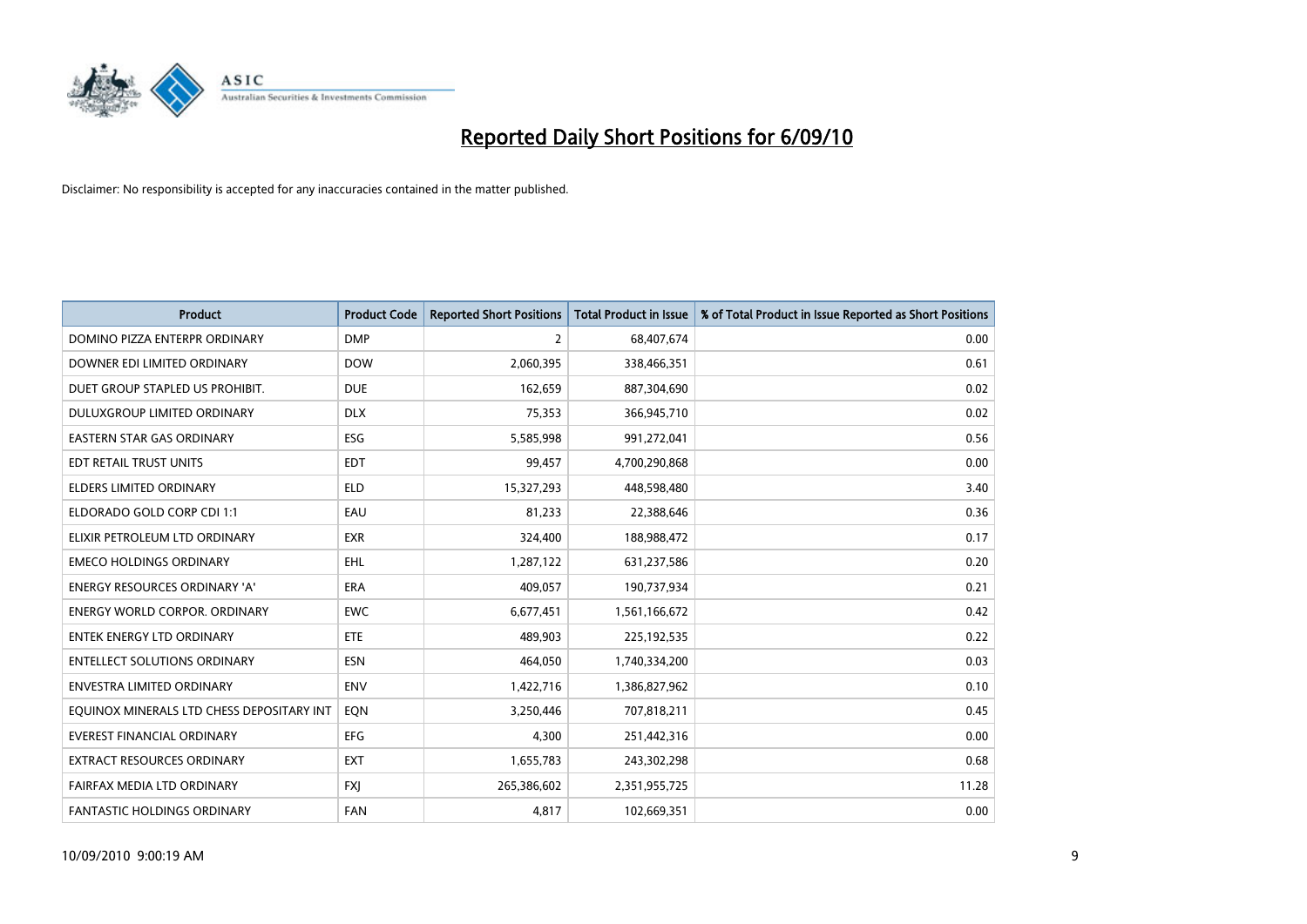

| <b>Product</b>                        | <b>Product Code</b> | <b>Reported Short Positions</b> | <b>Total Product in Issue</b> | % of Total Product in Issue Reported as Short Positions |
|---------------------------------------|---------------------|---------------------------------|-------------------------------|---------------------------------------------------------|
| <b>FERRAUS LIMITED ORDINARY</b>       | <b>FRS</b>          | 14,208                          | 202,695,137                   | 0.01                                                    |
| FISHER & PAYKEL APP. ORDINARY         | <b>FPA</b>          | 9,634,552                       | 724,235,162                   | 1.32                                                    |
| FISHER & PAYKEL H. ORDINARY           | <b>FPH</b>          | 1,828,888                       | 517,418,502                   | 0.36                                                    |
| FKP PROPERTY GROUP STAPLED SECURITIES | <b>FKP</b>          | 5,220,771                       | 1,166,821,398                 | 0.43                                                    |
| FLEETWOOD CORP ORDINARY               | <b>FWD</b>          | 92,132                          | 56,669,099                    | 0.16                                                    |
| <b>FLETCHER BUILDING ORDINARY</b>     | <b>FBU</b>          | 395,573                         | 611,250,393                   | 0.06                                                    |
| FLEXIGROUP LIMITED ORDINARY           | <b>FXL</b>          | 139,356                         | 270,818,164                   | 0.05                                                    |
| <b>FLIGHT CENTRE ORDINARY</b>         | <b>FLT</b>          | 2,563,005                       | 99,784,513                    | 2.56                                                    |
| FLINDERS MINES LTD ORDINARY           | <b>FMS</b>          | 20,659,883                      | 1,820,149,571                 | 1.14                                                    |
| FORTE ENERGY NL ORDINARY              | <b>FTE</b>          | 2,658,986                       | 580,658,031                   | 0.46                                                    |
| FORTESCUE METALS GRP ORDINARY         | <b>FMG</b>          | 29,304,180                      | 3,107,448,900                 | 0.93                                                    |
| <b>FOSTER'S GROUP ORDINARY</b>        | FGL                 | 7,429,057                       | 1,930,446,283                 | 0.37                                                    |
| FTD CORPORATION ORDINARY              | <b>FTD</b>          | 8,088                           | 100,421,069                   | 0.01                                                    |
| <b>FUNTASTIC LIMITED ORDINARY</b>     | <b>FUN</b>          | 322,528                         | 340,997,682                   | 0.09                                                    |
| <b>G.U.D. HOLDINGS ORDINARY</b>       | GUD                 | 159,302                         | 67,703,709                    | 0.24                                                    |
| <b>GEODYNAMICS LIMITED ORDINARY</b>   | GDY                 | 436,071                         | 292,840,219                   | 0.15                                                    |
| <b>GINDALBIE METALS LTD ORDINARY</b>  | <b>GBG</b>          | 9,061,952                       | 849,478,099                   | 1.06                                                    |
| <b>GIRALIA RESOURCES NL ORDINARY</b>  | <b>GIR</b>          | 257,023                         | 178,360,170                   | 0.14                                                    |
| <b>GLOBAL MINING ORDINARY</b>         | <b>GMI</b>          | 8,951                           | 194,070,347                   | 0.00                                                    |
| <b>GLOUCESTER COAL ORDINARY</b>       | GCL                 | 268,518                         | 81,962,133                    | 0.33                                                    |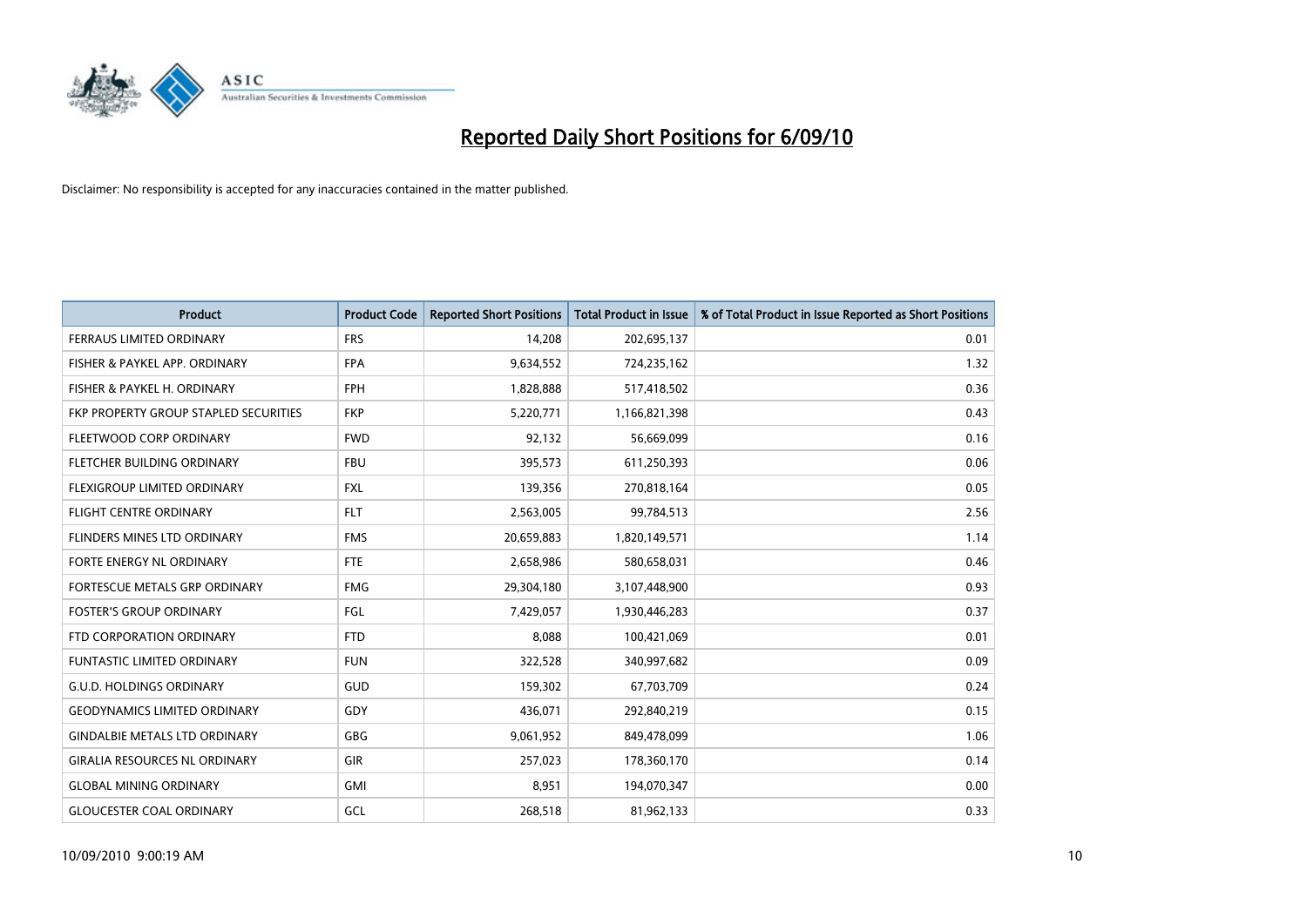

| <b>Product</b>                            | <b>Product Code</b> | <b>Reported Short Positions</b> | <b>Total Product in Issue</b> | % of Total Product in Issue Reported as Short Positions |
|-------------------------------------------|---------------------|---------------------------------|-------------------------------|---------------------------------------------------------|
| <b>GME RESOURCES LTD ORDINARY</b>         | <b>GME</b>          | 800                             | 302,352,750                   | 0.00                                                    |
| <b>GOLDEN GATE PETROL ORDINARY</b>        | GGP                 | 11,538                          | 975,826,623                   | 0.00                                                    |
| <b>GOLDEN WEST RESOURCE ORDINARY</b>      | <b>GWR</b>          | 1,617                           | 164,606,127                   | 0.00                                                    |
| <b>GOODMAN FIELDER, ORDINARY</b>          | <b>GFF</b>          | 10,509,736                      | 1,380,386,438                 | 0.76                                                    |
| <b>GOODMAN GROUP STAPLED US PROHIBIT.</b> | <b>GMG</b>          | 7,518,987                       | 6,369,751,394                 | 0.11                                                    |
| <b>GPT GROUP STAPLED SEC.</b>             | <b>GPT</b>          | 15,609,861                      | 1,855,529,431                 | 0.82                                                    |
| <b>GRAINCORP LIMITED A CLASS ORDINARY</b> | <b>GNC</b>          | 804,950                         | 198,318,900                   | 0.40                                                    |
| <b>GRANGE RESOURCES, ORDINARY</b>         | <b>GRR</b>          | 1,478,000                       | 1,152,077,403                 | 0.13                                                    |
| <b>GREENLAND MIN EN LTD ORDINARY</b>      | GGG                 | 42,900                          | 249,905,308                   | 0.02                                                    |
| GUINNESS PEAT GROUP. CHESS DEPOSITARY INT | GPG                 | 55                              | 305,559,089                   | 0.00                                                    |
| <b>GUNNS LIMITED ORDINARY</b>             | <b>GNS</b>          | 12,327,470                      | 806,734,892                   | 1.53                                                    |
| <b>GWA INTERNATIONAL ORDINARY</b>         | <b>GWT</b>          | 3,731,971                       | 301,102,514                   | 1.25                                                    |
| HARVEY NORMAN ORDINARY                    | <b>HVN</b>          | 25,241,170                      | 1,062,316,784                 | 2.36                                                    |
| HASTIE GROUP LIMITED ORDINARY             | <b>HST</b>          | 107,153                         | 239,716,924                   | 0.05                                                    |
| HASTINGS DIVERSIFIED STAPLED SECURITY     | <b>HDF</b>          | 116,123                         | 513,336,482                   | 0.02                                                    |
| <b>HEALTHSCOPE LIMITED ORDINARY</b>       | <b>HSP</b>          | 1,155,678                       | 317,335,186                   | 0.37                                                    |
| <b>HEARTWARE INT INC CDI 35:1</b>         | <b>HIN</b>          | 272,008                         | 72,583,000                    | 0.37                                                    |
| <b>HENDERSON GROUP CDI 1:1</b>            | <b>HGG</b>          | 6,597,657                       | 566,751,863                   | 1.17                                                    |
| HFA HOLDINGS LIMITED ORDINARY             | <b>HFA</b>          | 1,820,937                       | 469,330,170                   | 0.38                                                    |
| HIGHLANDS PACIFIC ORDINARY                | <b>HIG</b>          | 2,382,826                       | 683,062,148                   | 0.35                                                    |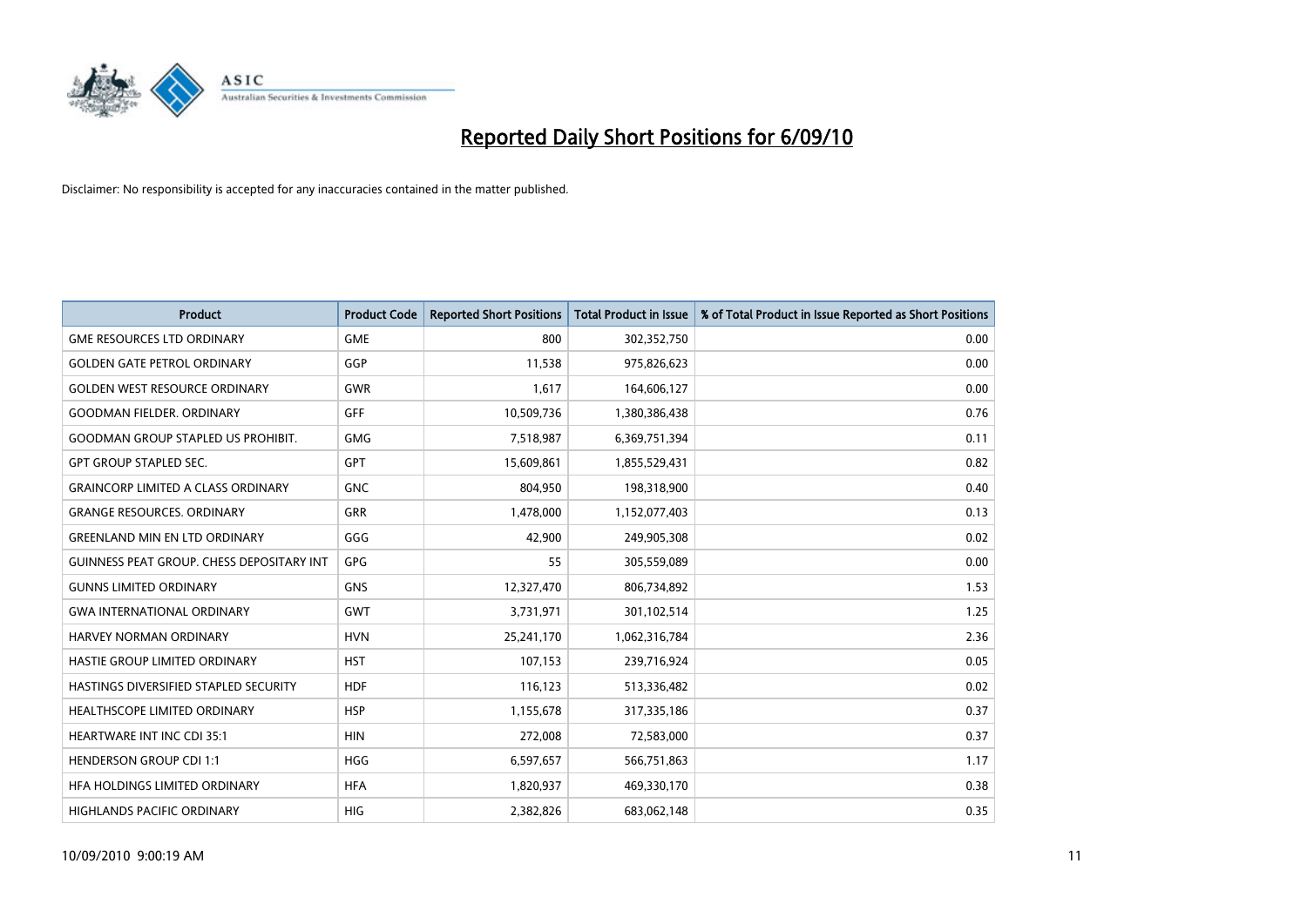

| <b>Product</b>                           | <b>Product Code</b> | <b>Reported Short Positions</b> | <b>Total Product in Issue</b> | % of Total Product in Issue Reported as Short Positions |
|------------------------------------------|---------------------|---------------------------------|-------------------------------|---------------------------------------------------------|
| HILLGROVE RES LTD ORDINARY               | <b>HGO</b>          | 92,349                          | 482,618,890                   | 0.02                                                    |
| HILLS INDUSTRIES LTD ORDINARY            | <b>HIL</b>          | 2,064,349                       | 248,219,660                   | 0.83                                                    |
| HORIZON OIL LIMITED ORDINARY             | <b>HZN</b>          | 2,756,271                       | 1,128,811,515                 | 0.24                                                    |
| HUNNU COAL LIMITED ORDINARY              | <b>HUN</b>          | 491                             | 109,600,002                   | 0.00                                                    |
| <b>ICON ENERGY LIMITED ORDINARY</b>      | <b>ICN</b>          | 880.785                         | 439,801,394                   | 0.21                                                    |
| <b>IINET LIMITED ORDINARY</b>            | <b>IIN</b>          | 1,047,210                       | 151,923,119                   | 0.69                                                    |
| <b>ILUKA RESOURCES ORDINARY</b>          | ILU                 | 7,213,521                       | 418,700,517                   | 1.74                                                    |
| IMF (AUSTRALIA) LTD ORDINARY             | <b>IMF</b>          | 335,697                         | 122,496,819                   | 0.27                                                    |
| IMX RESOURCES LTD ORDINARY               | <b>IXR</b>          | 20,000                          | 260,252,803                   | 0.01                                                    |
| <b>INCITEC PIVOT ORDINARY</b>            | <b>IPL</b>          | 5,899,609                       | 1,628,730,107                 | 0.36                                                    |
| <b>INDAGO RESOURCES LTD ORDINARY</b>     | <b>IDG</b>          | 8.179                           | 90,225,242                    | 0.01                                                    |
| <b>INDEPENDENCE GROUP ORDINARY</b>       | <b>IGO</b>          | 99,310                          | 113,813,539                   | 0.09                                                    |
| <b>INDOPHIL RESOURCES ORDINARY</b>       | <b>IRN</b>          | 332,329                         | 423,428,803                   | 0.07                                                    |
| <b>INDUSTREA LIMITED ORDINARY</b>        | IDL                 | 1,173,138                       | 956,668,877                   | 0.12                                                    |
| <b>INFIGEN ENERGY STAPLED SECURITIES</b> | <b>IFN</b>          | 6,522,441                       | 760,374,428                   | 0.85                                                    |
| ING INDUSTRIAL FUND UNITS                | <b>IIF</b>          | 2,573,725                       | 2,592,249,647                 | 0.09                                                    |
| ING OFFICE FUND STAPLED SECURITIES       | <b>IOF</b>          | 1,892,706                       | 2,729,071,212                 | 0.07                                                    |
| ING RE COM GROUP STAPLED SECURITIES      | ILF                 | 9,075                           | 441,029,194                   | 0.00                                                    |
| <b>INSURANCE AUSTRALIA ORDINARY</b>      | <b>IAG</b>          | 1,120,900                       | 2,078,994,021                 | 0.04                                                    |
| INTEGRA MINING LTD. ORDINARY             | <b>IGR</b>          | 1,546,596                       | 755,792,394                   | 0.20                                                    |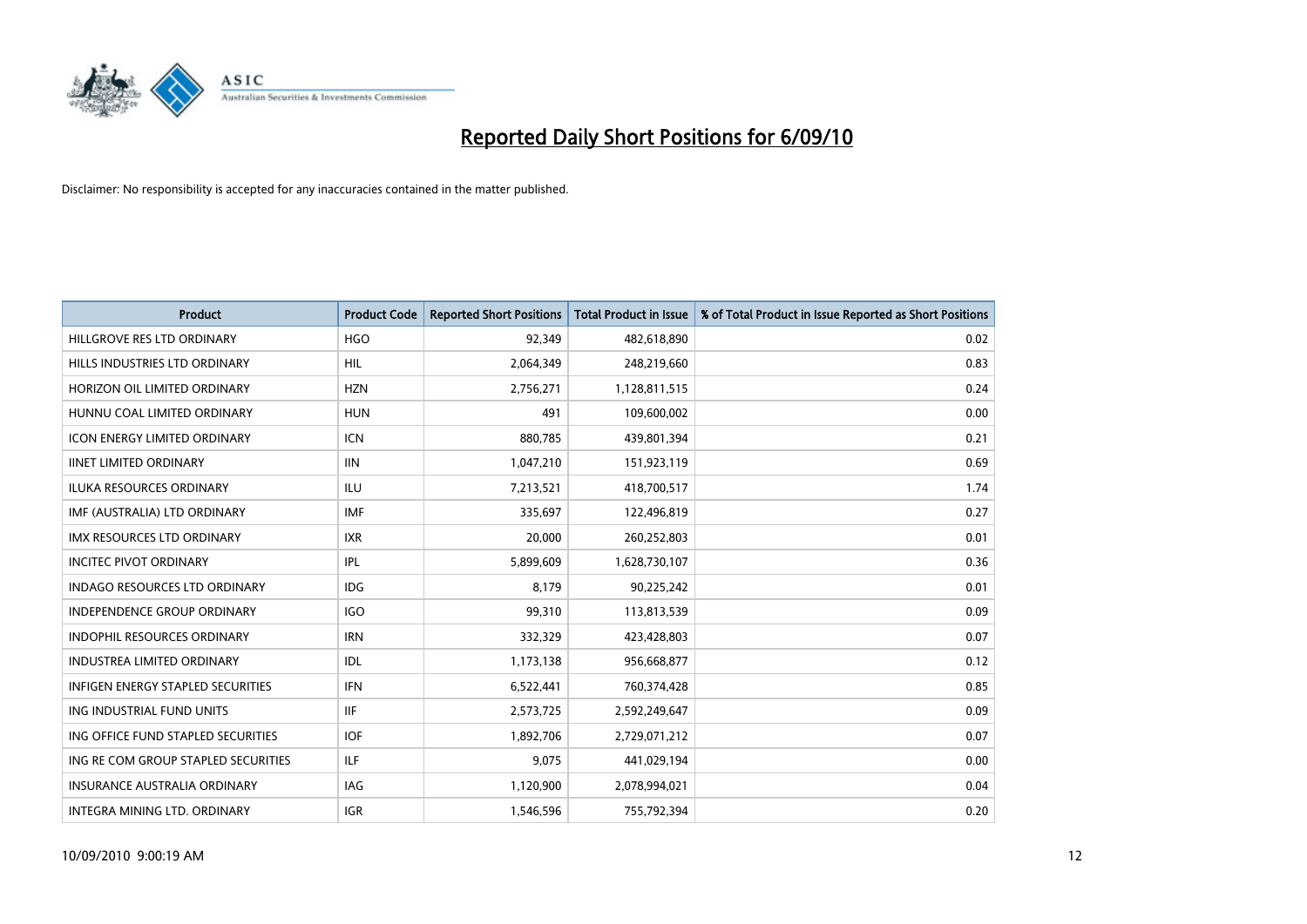

| <b>Product</b>                                  | <b>Product Code</b> | <b>Reported Short Positions</b> | Total Product in Issue | % of Total Product in Issue Reported as Short Positions |
|-------------------------------------------------|---------------------|---------------------------------|------------------------|---------------------------------------------------------|
| <b>INTOLL GROUP STAPLED SECURITIES</b>          | <b>ITO</b>          | 15,407,907                      | 2,261,732,048          | 0.68                                                    |
| <b>INTREPID MINES ORDINARY</b>                  | <b>IAU</b>          | 558,130                         | 430,329,346            | 0.13                                                    |
| <b>INVOCARE LIMITED ORDINARY</b>                | <b>IVC</b>          | 960,490                         | 102,069,091            | 0.94                                                    |
| <b>IOOF HOLDINGS LTD ORDINARY</b>               | IFL.                | 2,225,977                       | 229,794,395            | 0.95                                                    |
| <b>IRESS MARKET TECH. ORDINARY</b>              | <b>IRE</b>          | 1,907,602                       | 126,018,142            | 1.51                                                    |
| <b>IRON ORE HOLDINGS ORDINARY</b>               | <b>IOH</b>          | 46.361                          | 135,381,616            | 0.03                                                    |
| <b>ISHARES MSCI EAFE CDI 1:1</b>                | <b>IVE</b>          | 78,119                          | 590,400,000            | 0.01                                                    |
| ISHARES MSCI EM MKTS CDI 1:1                    | <b>IEM</b>          | 32,748                          | 425,700,000            | 0.01                                                    |
| <b>ISOFT GROUP LIMITED ORDINARY</b>             | <b>ISF</b>          | 14,054,412                      | 1,066,683,511          | 1.33                                                    |
| <b>IVANHOE AUSTRALIA ORDINARY</b>               | <b>IVA</b>          |                                 | 407,725,785            | 0.00                                                    |
| <b>JABIRU METALS LTD ORDINARY</b>               | <b>JML</b>          | 469,704                         | 552,619,180            | 0.08                                                    |
| <b>JAMES HARDIE INDUST CHESS DEPOSITARY INT</b> | <b>IHX</b>          | 11,944,016                      | 435,438,790            | 2.76                                                    |
| <b>JAMESON RESOURCES ORDINARY</b>               | <b>JAL</b>          | 1,600,000                       | 63,885,910             | 2.50                                                    |
| <b>JB HI-FI LIMITED ORDINARY</b>                | <b>IBH</b>          | 5,774,196                       | 109,112,279            | 5.28                                                    |
| <b>KAGARA LTD ORDINARY</b>                      | KZL                 | 5,015,666                       | 707,789,717            | 0.70                                                    |
| KAROON GAS AUSTRALIA ORDINARY                   | <b>KAR</b>          | 396,342                         | 177,546,198            | 0.22                                                    |
| KATHMANDU HOLD LTD ORDINARY                     | <b>KMD</b>          | 1,317,042                       | 200,000,000            | 0.65                                                    |
| <b>KEYBRIDGE CAPITAL ORDINARY</b>               | <b>KBC</b>          | 5,999                           | 172,070,564            | 0.00                                                    |
| KIMBERLEY METALS LTD ORDINARY                   | <b>KBL</b>          | 2,609                           | 94,490,816             | 0.00                                                    |
| KINGSGATE CONSOLID. ORDINARY                    | <b>KCN</b>          | 337,669                         | 100,734,116            | 0.33                                                    |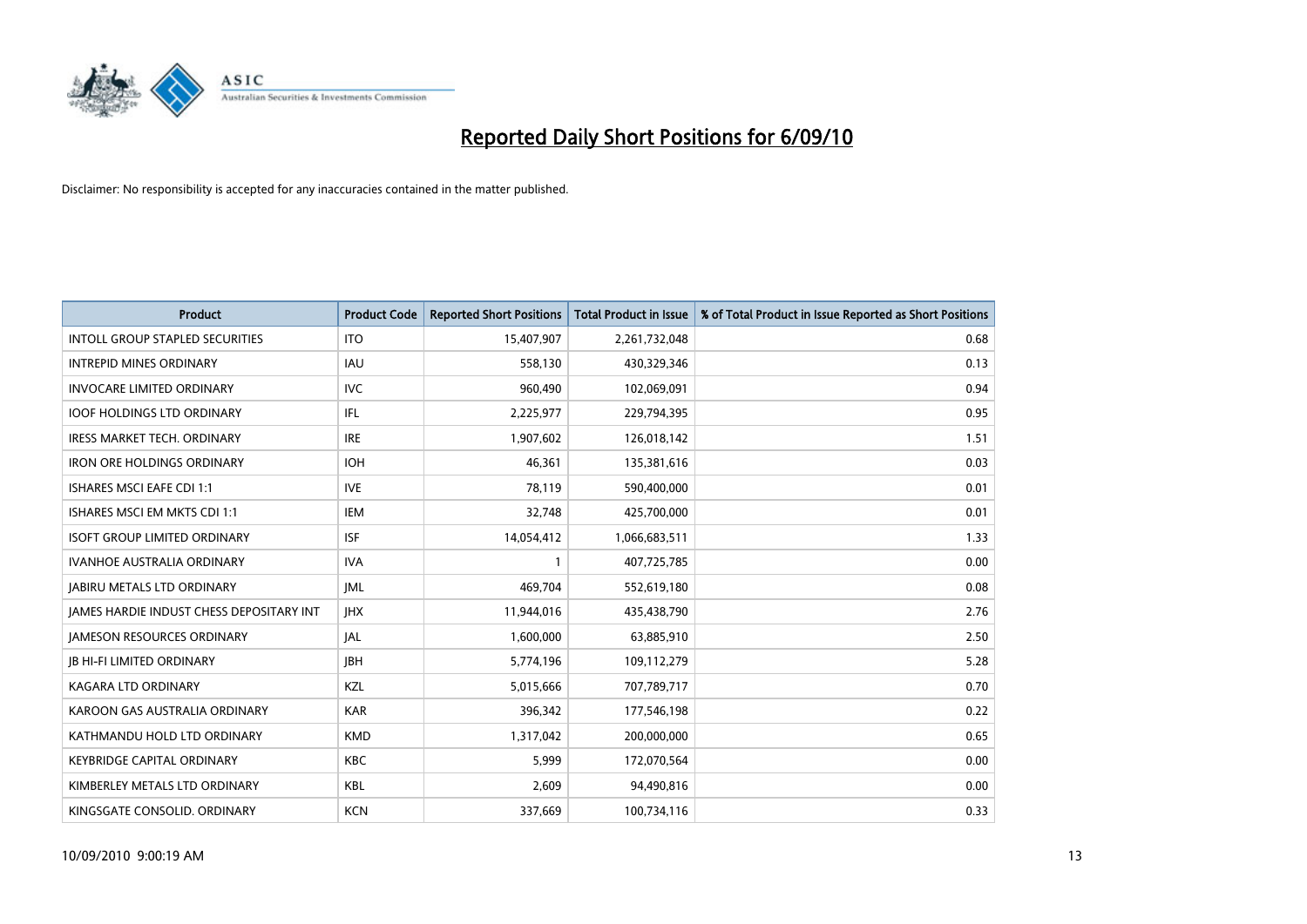

| <b>Product</b>                        | <b>Product Code</b> | <b>Reported Short Positions</b> | Total Product in Issue | % of Total Product in Issue Reported as Short Positions |
|---------------------------------------|---------------------|---------------------------------|------------------------|---------------------------------------------------------|
| LEIGHTON HOLDINGS ORDINARY            | LEI                 | 2,269,378                       | 300,692,299            | 0.75                                                    |
| LEND LEASE GROUP UNIT/ORD STAPLED     | LLC                 | 565,956                         | 565,558,754            | 0.10                                                    |
| LIHIR GOLD LIMITED. ORDINARY          | LGL                 | 563,687                         | 2,368,729,935          | 0.02                                                    |
| LINC ENERGY LTD ORDINARY              | <b>LNC</b>          | 1,601,477                       | 495,788,572            | 0.33                                                    |
| LYNAS CORPORATION ORDINARY            | <b>LYC</b>          | 11,996,659                      | 1,656,249,093          | 0.71                                                    |
| MAC SERVICES (THE) ORDINARY           | <b>MSL</b>          | 19,595                          | 165,966,692            | 0.01                                                    |
| MACARTHUR COAL ORDINARY               | <b>MCC</b>          | 1,704,660                       | 292,483,075            | 0.59                                                    |
| <b>MACMAHON HOLDINGS ORDINARY</b>     | <b>MAH</b>          | 8,990,329                       | 733,711,705            | 1.23                                                    |
| MACQ ATLAS ROADS GRP ORDINARY STAPLED | <b>MOA</b>          | 1,882,407                       | 452,345,907            | 0.43                                                    |
| MACOUARIE GROUP LTD ORDINARY          | <b>MOG</b>          | 6,138,701                       | 345,601,301            | 1.78                                                    |
| <b>MANTRA RESOURCES ORDINARY</b>      | <b>MRU</b>          | 5,459                           | 130,229,188            | 0.00                                                    |
| MAP GROUP STAPLED US PROHIBIT.        | <b>MAP</b>          | 3,150,231                       | 1,861,210,782          | 0.17                                                    |
| <b>MARION ENERGY ORDINARY</b>         | <b>MAE</b>          | 374.994                         | 429,822,043            | 0.09                                                    |
| MCMILLAN SHAKESPEARE ORDINARY         | <b>MMS</b>          | 175.000                         | 67,677,977             | 0.26                                                    |
| MCPHERSON'S LTD ORDINARY              | <b>MCP</b>          | 20,000                          | 71,651,758             | 0.03                                                    |
| MEDUSA MINING LTD ORDINARY            | <b>MML</b>          | 72,908                          | 187,584,911            | 0.04                                                    |
| MELBOURNE IT LIMITED ORDINARY         | <b>MLB</b>          | 136,143                         | 79,572,767             | 0.17                                                    |
| MEO AUSTRALIA LTD ORDINARY            | <b>MEO</b>          | 657,909                         | 477,220,955            | 0.14                                                    |
| <b>MERMAID MARINE ORDINARY</b>        | <b>MRM</b>          | 200,747                         | 186,884,825            | 0.11                                                    |
| <b>METALS X LIMITED ORDINARY</b>      | <b>MLX</b>          | 326.940                         | 1,365,661,782          | 0.03                                                    |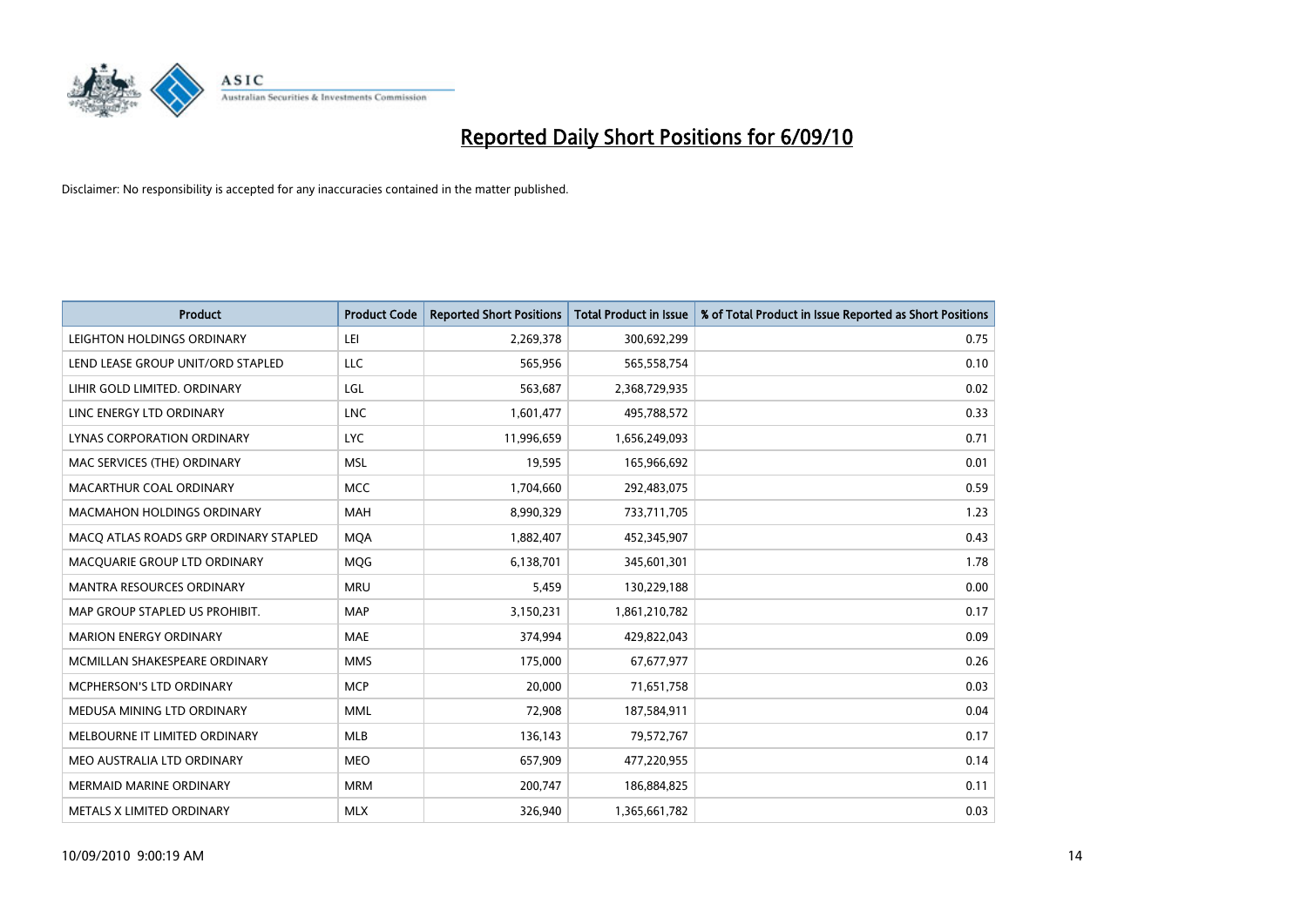

| <b>Product</b>                     | <b>Product Code</b> | <b>Reported Short Positions</b> | <b>Total Product in Issue</b> | % of Total Product in Issue Reported as Short Positions |
|------------------------------------|---------------------|---------------------------------|-------------------------------|---------------------------------------------------------|
| METCASH LIMITED ORDINARY           | <b>MTS</b>          | 16,905,322                      | 767,055,221                   | 2.20                                                    |
| METGASCO LIMITED ORDINARY          | <b>MEL</b>          | 235,435                         | 250,803,468                   | 0.09                                                    |
| MICLYN EXP OFFSHR ORDINARY         | <b>MIO</b>          | 221,607                         | 271,700,000                   | 0.08                                                    |
| MINARA RESOURCES ORDINARY          | <b>MRE</b>          | 3,719,068                       | 1,167,783,517                 | 0.31                                                    |
| MINCOR RESOURCES NL ORDINARY       | <b>MCR</b>          | 997,201                         | 200,608,804                   | 0.50                                                    |
| MINERAL DEPOSITS ORDINARY          | <b>MDL</b>          | 955,245                         | 606,441,673                   | 0.15                                                    |
| MINERAL RESOURCES, ORDINARY        | <b>MIN</b>          | 86.344                          | 167, 373, 814                 | 0.05                                                    |
| MIRABELA NICKEL LTD ORDINARY       | <b>MBN</b>          | 7,488,222                       | 367, 162, 725                 | 2.05                                                    |
| MIRVAC GROUP STAPLED SECURITIES    | <b>MGR</b>          | 5,062,291                       | 3,415,819,357                 | 0.13                                                    |
| MITCHELL COMMUNITCA, ORDINARY      | <b>MCU</b>          | 16,057                          | 301,761,208                   | 0.01                                                    |
| <b>MOLOPO ENERGY LTD ORDINARY</b>  | <b>MPO</b>          | 222,857                         | 250,972,584                   | 0.09                                                    |
| <b>MONADELPHOUS GROUP ORDINARY</b> | <b>MND</b>          | 1,272,480                       | 86,459,327                    | 1.46                                                    |
| MOSAIC OIL NL ORDINARY             | <b>MOS</b>          | 41.742                          | 821,710,775                   | 0.01                                                    |
| <b>MOUNT GIBSON IRON ORDINARY</b>  | <b>MGX</b>          | 1,599,581                       | 1,079,570,693                 | 0.15                                                    |
| MURCHISON METALS LTD ORDINARY      | <b>MMX</b>          | 3,126,722                       | 435,384,268                   | 0.71                                                    |
| MYER HOLDINGS LTD ORDINARY         | <b>MYR</b>          | 11,795,734                      | 581,517,884                   | 2.03                                                    |
| <b>MYSTATE LIMITED ORDINARY</b>    | <b>MYS</b>          | 1,400                           | 67,439,158                    | 0.00                                                    |
| NATIONAL AUST. BANK ORDINARY       | <b>NAB</b>          | 6,202,655                       | 2,133,245,479                 | 0.27                                                    |
| NATURAL FUEL LIMITED ORDINARY      | <b>NFL</b>          |                                 | 721,912                       | 0.00                                                    |
| NAVITAS LIMITED ORDINARY           | <b>NVT</b>          | 888.272                         | 342,361,526                   | 0.25                                                    |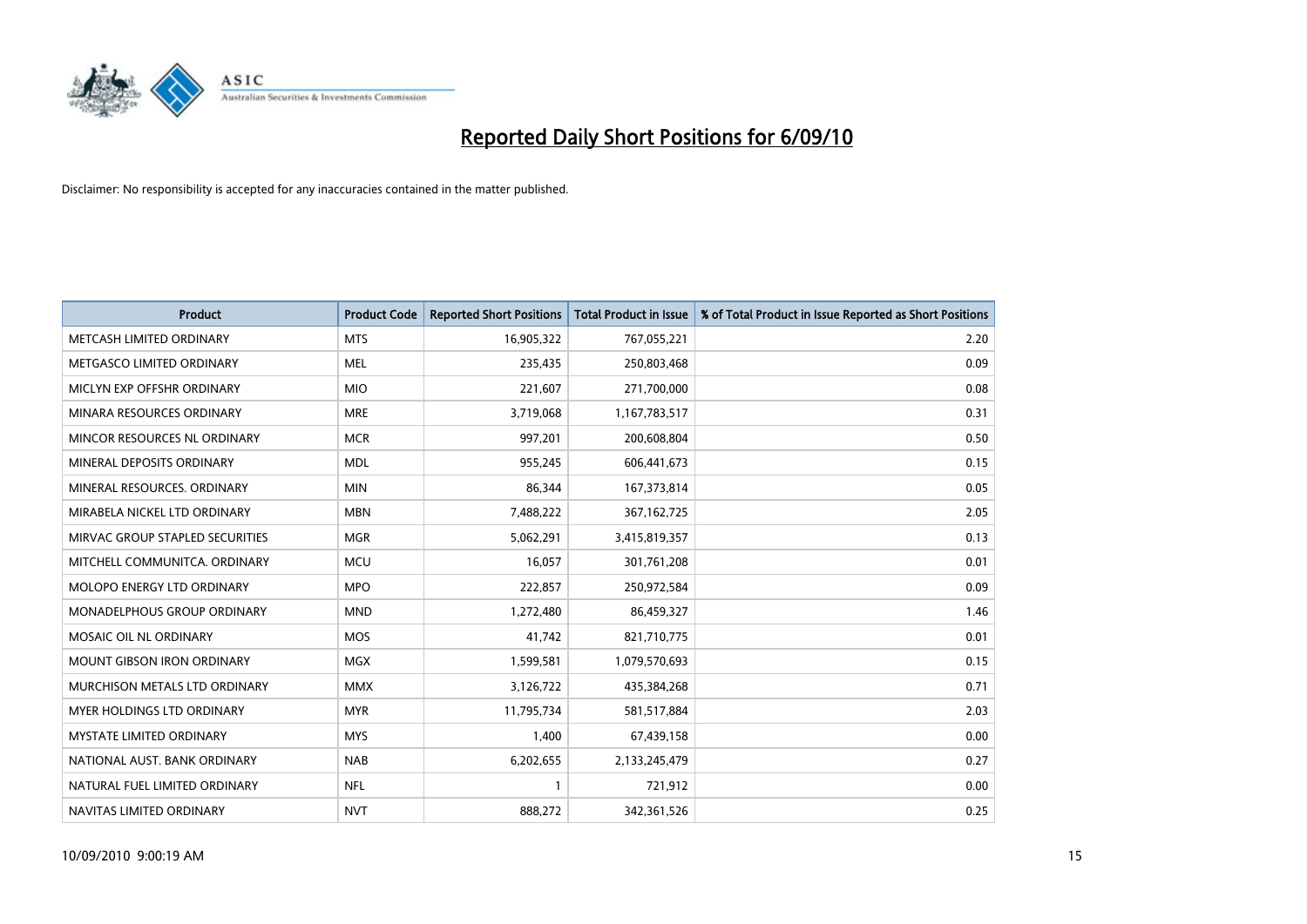

| <b>Product</b>                        | <b>Product Code</b> | <b>Reported Short Positions</b> | <b>Total Product in Issue</b> | % of Total Product in Issue Reported as Short Positions |
|---------------------------------------|---------------------|---------------------------------|-------------------------------|---------------------------------------------------------|
| NEPTUNE MARINE ORDINARY               | <b>NMS</b>          | 1,142,059                       | 438,071,251                   | 0.26                                                    |
| NEW HOPE CORPORATION ORDINARY         | <b>NHC</b>          | 365,792                         | 830,230,549                   | 0.04                                                    |
| NEW ZEALAND OIL& GAS ORDINARY         | <b>NZO</b>          | 34.000                          | 389,037,572                   | 0.01                                                    |
| NEWCREST MINING DEF EX LGL            | <b>NCMN</b>         | 129,794                         | 280,988,130                   | 0.05                                                    |
| NEWCREST MINING ORDINARY              | <b>NCM</b>          | 39,017,305                      | 483,499,363                   | 8.10                                                    |
| NEWS CORP A NON-VOTING CDI            | <b>NWSLV</b>        | 883,237                         | 1,828,146,488                 | 0.05                                                    |
| NEWS CORP B VOTING CDI                | <b>NWS</b>          | 6,725,205                       | 798,520,953                   | 0.83                                                    |
| NEXBIS LIMITED ORDINARY               | <b>NBS</b>          | 63,733                          | 498,972,940                   | 0.01                                                    |
| NEXUS ENERGY LIMITED ORDINARY         | <b>NXS</b>          | 5,082,634                       | 988,257,304                   | 0.50                                                    |
| NIB HOLDINGS LIMITED ORDINARY         | <b>NHF</b>          | 6,899                           | 495,431,427                   | 0.00                                                    |
| NICK SCALI LIMITED ORDINARY           | <b>NCK</b>          | 35,846                          | 81,000,000                    | 0.04                                                    |
| NIDO PETROLEUM ORDINARY               | <b>NDO</b>          | 8,629,669                       | 1,080,658,378                 | 0.80                                                    |
| NKWE PLATINUM 10C US COMMON           | <b>NKP</b>          | 151,849                         | 559,451,184                   | 0.03                                                    |
| NORTHERN CREST ORDINARY               | <b>NOC</b>          | 9,097                           | 116,074,781                   | 0.01                                                    |
| NORTHERN IRON LTD ORDINARY            | <b>NFE</b>          | 609,202                         | 292,204,786                   | 0.20                                                    |
| NRW HOLDINGS LIMITED ORDINARY         | <b>NWH</b>          | 174,444                         | 251,223,000                   | 0.06                                                    |
| NUFARM LIMITED ORDINARY               | <b>NUF</b>          | 857,823                         | 261,775,731                   | 0.32                                                    |
| OAKTON LIMITED ORDINARY               | <b>OKN</b>          | 116,193                         | 93,622,235                    | 0.12                                                    |
| OCEANAGOLD CORP. CHESS DEPOSITARY INT | <b>OGC</b>          | 1,067,779                       | 228,198,170                   | 0.47                                                    |
| OCEANIA CAPITAL LTD ORDINARY          | <b>OCP</b>          | 2.500                           | 91,921,295                    | 0.00                                                    |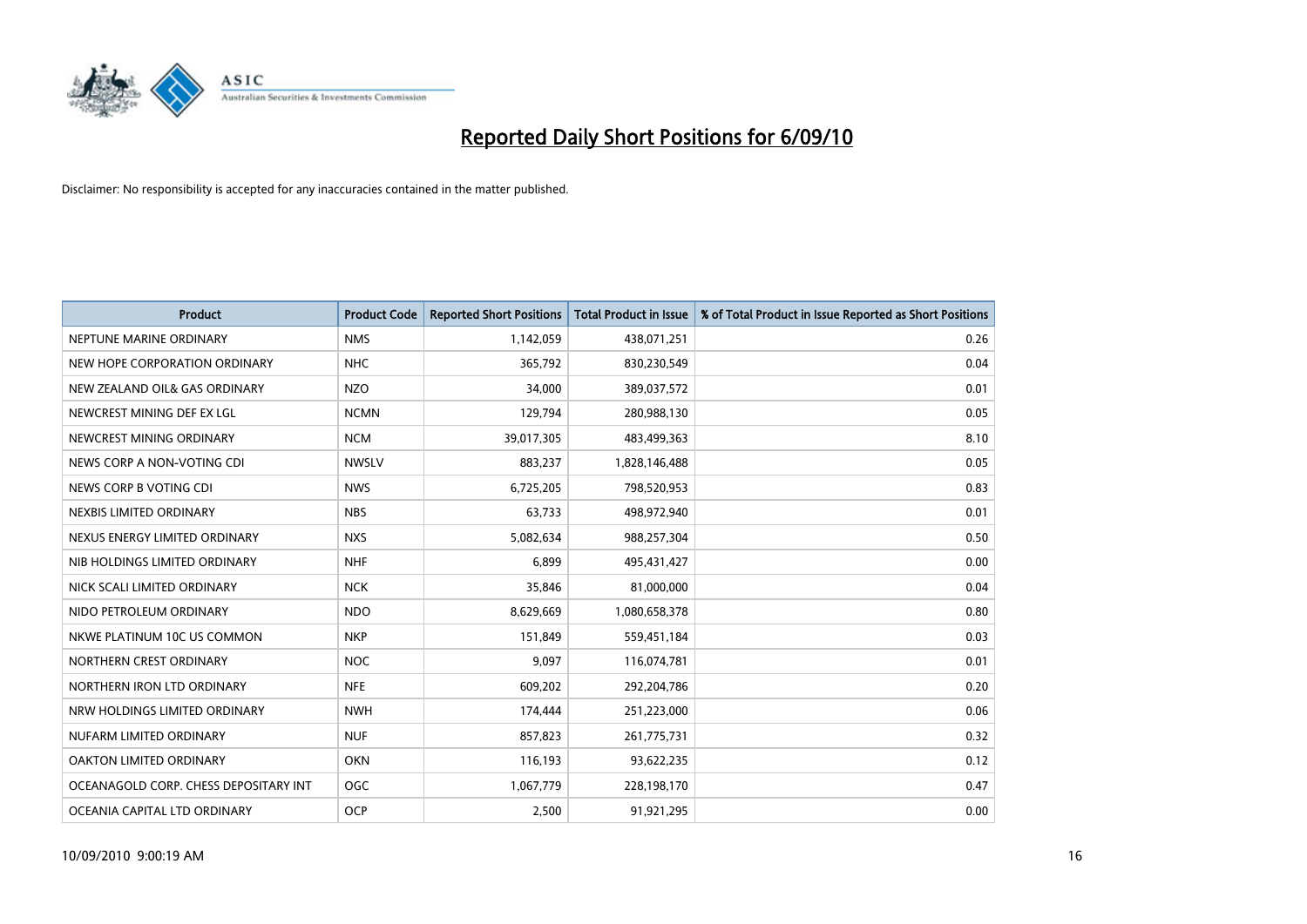

| <b>Product</b>                   | <b>Product Code</b> | <b>Reported Short Positions</b> | <b>Total Product in Issue</b> | % of Total Product in Issue Reported as Short Positions |
|----------------------------------|---------------------|---------------------------------|-------------------------------|---------------------------------------------------------|
| OIL SEARCH LTD ORDINARY          | OSH                 | 5,881,665                       | 1,308,279,222                 | 0.43                                                    |
| OM HOLDINGS LIMITED ORDINARY     | <b>OMH</b>          | 1,034,057                       | 498,485,150                   | 0.22                                                    |
| <b>ONESTEEL LIMITED ORDINARY</b> | OST                 | 4,825,437                       | 1,331,583,166                 | 0.35                                                    |
| OPTISCAN IMAGING ORDINARY        | OIL                 | 300,213                         | 129,680,531                   | 0.23                                                    |
| ORICA LIMITED ORDINARY           | ORI                 | 3,604,147                       | 362,100,430                   | 1.01                                                    |
| ORIGIN ENERGY ORDINARY           | <b>ORG</b>          | 3,246,603                       | 881,511,372                   | 0.36                                                    |
| OTTO ENERGY LIMITED ORDINARY     | <b>OEL</b>          | 109.204                         | 1,134,540,071                 | 0.01                                                    |
| OZ MINERALS ORDINARY             | OZL                 | 58,815,113                      | 3,121,339,730                 | 1.88                                                    |
| PACIFIC BRANDS ORDINARY          | <b>PBG</b>          | 10,534,454                      | 931,386,248                   | 1.13                                                    |
| PALADIN ENERGY LTD ORDINARY      | <b>PDN</b>          | 17,971,858                      | 718,423,382                   | 2.49                                                    |
| PAN PACIFIC PETROL. ORDINARY     | PPP                 | 636,339                         | 588,612,110                   | 0.11                                                    |
| PANAUST LIMITED ORDINARY         | <b>PNA</b>          | 13,559,452                      | 2,954,125,529                 | 0.46                                                    |
| PANORAMIC RESOURCES ORDINARY     | PAN                 | 2,467                           | 205,262,842                   | 0.00                                                    |
| PAPERLINX LIMITED ORDINARY       | <b>PPX</b>          | 18,600,704                      | 603,580,761                   | 3.08                                                    |
| PATTIES FOODS LTD ORDINARY       | PFL                 |                                 | 138,908,853                   | 0.00                                                    |
| PEET LIMITED ORDINARY            | <b>PPC</b>          | 136,047                         | 300,681,486                   | 0.04                                                    |
| PENINSULA MINERALS ORDINARY      | <b>PEN</b>          | 5,000                           | 1,629,755,018                 | 0.00                                                    |
| PERILYA LIMITED ORDINARY         | PEM                 | 451,895                         | 526,075,563                   | 0.09                                                    |
| PERPETUAL LIMITED ORDINARY       | PPT                 | 2,328,377                       | 43,417,478                    | 5.35                                                    |
| PERSEUS MINING LTD ORDINARY      | PRU                 | 25.052                          | 421,307,088                   | 0.00                                                    |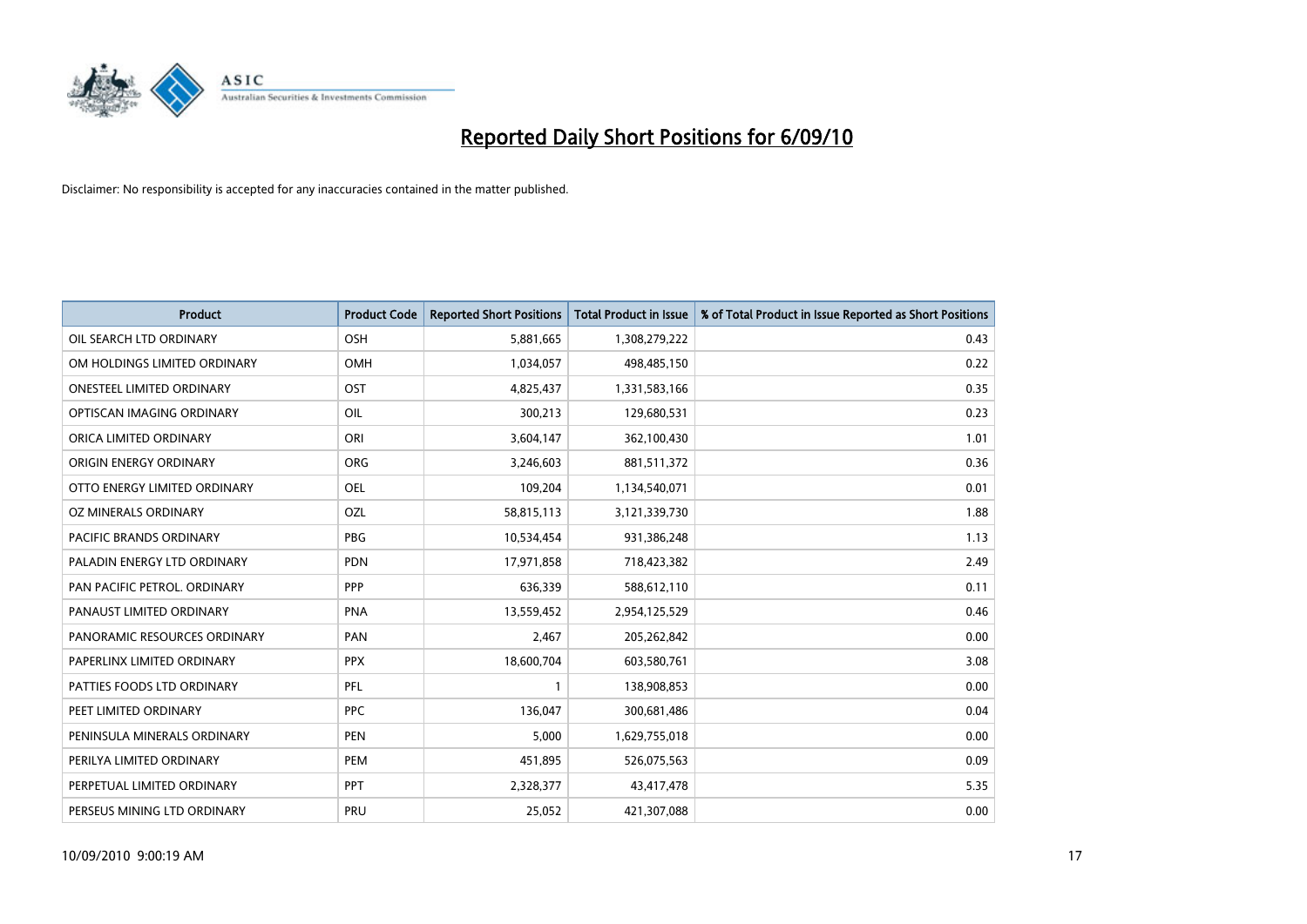

| <b>Product</b>                       | <b>Product Code</b> | <b>Reported Short Positions</b> | <b>Total Product in Issue</b> | % of Total Product in Issue Reported as Short Positions |
|--------------------------------------|---------------------|---------------------------------|-------------------------------|---------------------------------------------------------|
| PETSEC ENERGY ORDINARY               | <b>PSA</b>          | 223,332                         | 231,283,622                   | 0.10                                                    |
| PHARMAXIS LTD ORDINARY               | <b>PXS</b>          | 953,838                         | 225,721,734                   | 0.43                                                    |
| PHOTON GROUP LTD ORDINARY            | PGA                 | 1,160,021                       | 187,440,645                   | 0.62                                                    |
| PIKE RIVER COAL ORDINARY             | <b>PRC</b>          | 376,320                         | 405,301,433                   | 0.09                                                    |
| PLATINUM ASSET ORDINARY              | <b>PTM</b>          | 3,910,482                       | 561,347,878                   | 0.68                                                    |
| PLATINUM AUSTRALIA ORDINARY          | <b>PLA</b>          | 6,346,247                       | 321,130,521                   | 1.96                                                    |
| PLATINUM CAPITAL LTD ORDINARY        | <b>PMC</b>          |                                 | 162,258,814                   | 0.00                                                    |
| PMP LIMITED ORDINARY                 | <b>PMP</b>          | 922,887                         | 335,338,483                   | 0.27                                                    |
| PORT BOUVARD LIMITED ORDINARY        | PBD                 | 6,754                           | 593,868,295                   | 0.00                                                    |
| PREMIER INVESTMENTS ORDINARY         | <b>PMV</b>          | 167,580                         | 155,030,045                   | 0.11                                                    |
| PRIMARY HEALTH CARE ORDINARY         | PRY                 | 8,411,877                       | 491,444,342                   | 1.71                                                    |
| PRIME INFR GROUP. STAPLED SECURITIES | PIH                 | 135,432                         | 351,776,795                   | 0.04                                                    |
| PRIME MEDIA GRP LTD ORDINARY         | <b>PRT</b>          | $\overline{2}$                  | 366,330,303                   | 0.00                                                    |
| PRIMEAG AUSTRALIA ORDINARY           | PAG                 | 616,816                         | 150,569,976                   | 0.41                                                    |
| PROGEN PHARMACEUTIC ORDINARY         | <b>PGL</b>          | 151,596                         | 24,709,097                    | 0.61                                                    |
| PROGRAMMED ORDINARY                  | <b>PRG</b>          | 376,935                         | 118,169,908                   | 0.32                                                    |
| <b>PSIVIDA CORP CDI 1:1</b>          | <b>PVA</b>          | 6,878                           | 7,827,340                     | 0.09                                                    |
| <b>QANTAS AIRWAYS ORDINARY</b>       | QAN                 | 24,706,699                      | 2,265,123,620                 | 1.09                                                    |
| OBE INSURANCE GROUP ORDINARY         | OBE                 | 14,926,430                      | 1,035,071,131                 | 1.44                                                    |
| RAMELIUS RESOURCES ORDINARY          | <b>RMS</b>          | 363,404                         | 291,208,795                   | 0.12                                                    |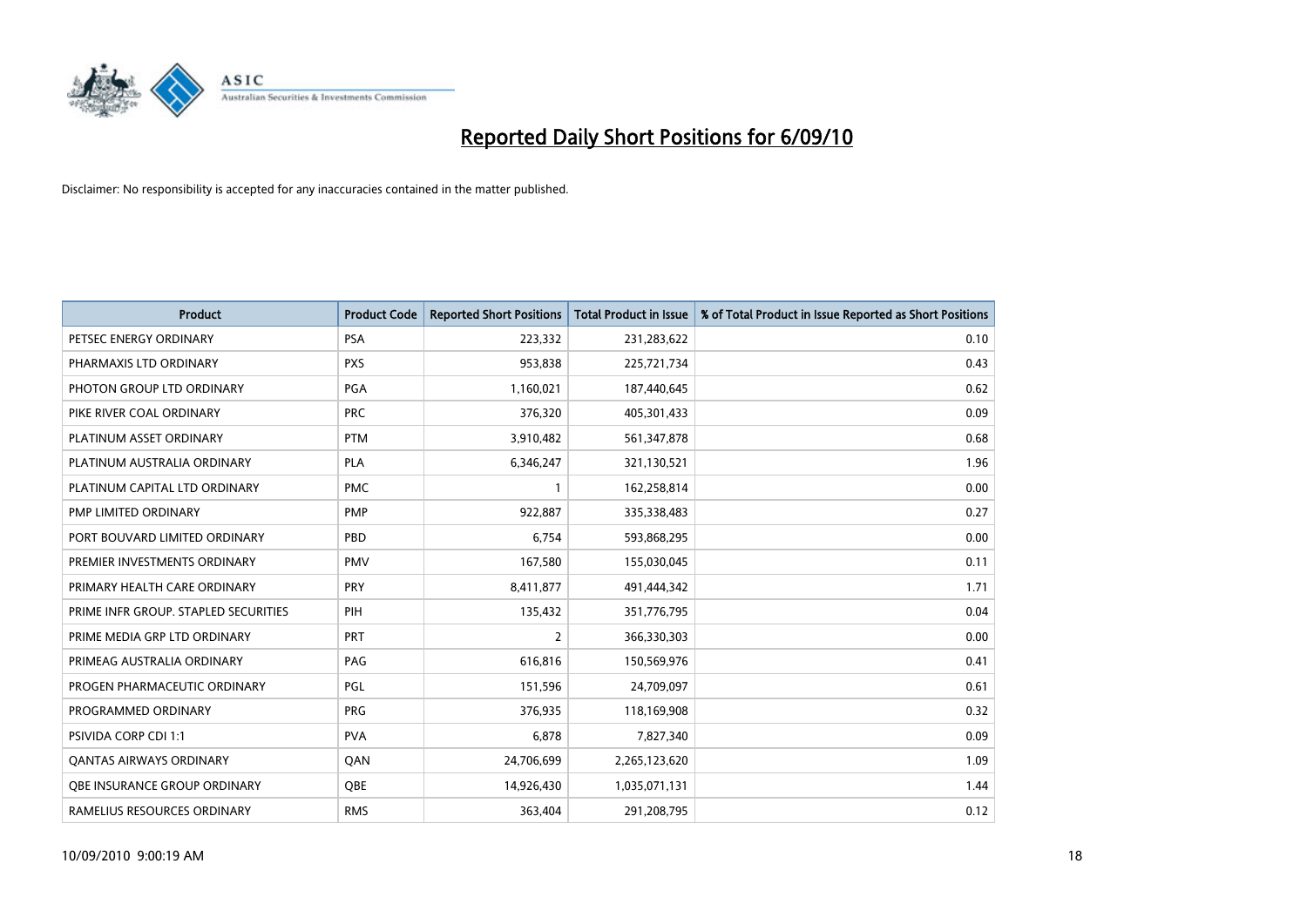

| <b>Product</b>                     | <b>Product Code</b> | <b>Reported Short Positions</b> | Total Product in Issue | % of Total Product in Issue Reported as Short Positions |
|------------------------------------|---------------------|---------------------------------|------------------------|---------------------------------------------------------|
| RAMSAY HEALTH CARE ORDINARY        | <b>RHC</b>          | 2,021,604                       | 202,081,252            | 0.98                                                    |
| RANGE RESOURCES LTD ORDINARY       | <b>RRS</b>          | 1,250,000                       | 1,162,167,306          | 0.11                                                    |
| <b>RCR TOMLINSON ORDINARY</b>      | <b>RCR</b>          | 68.067                          | 131,860,172            | 0.05                                                    |
| <b>REA GROUP ORDINARY</b>          | <b>REA</b>          | 8,252                           | 128,439,366            | 0.01                                                    |
| <b>RED FORK ENERGY ORDINARY</b>    | <b>RFE</b>          | 7,696                           | 139,535,000            | 0.01                                                    |
| REDFLEX HOLDINGS ORDINARY          | <b>RDF</b>          | 13,172                          | 110,010,757            | 0.01                                                    |
| REED RESOURCES LTD ORDINARY        | <b>RDR</b>          | 268,205                         | 192,271,768            | 0.14                                                    |
| REGIS RESOURCES ORDINARY           | <b>RRL</b>          | 91,997                          | 414,452,125            | 0.02                                                    |
| RESMED INC CDI 10:1                | <b>RMD</b>          | 4,331,367                       | 1,516,163,980          | 0.29                                                    |
| <b>RESOLUTE MINING ORDINARY</b>    | <b>RSG</b>          | 516,002                         | 392,736,732            | 0.14                                                    |
| RESOURCE GENERATION ORDINARY       | <b>RES</b>          | 157,911                         | 164,412,477            | 0.10                                                    |
| REVERSE CORP LIMITED ORDINARY      | <b>REF</b>          | 25,141                          | 92,382,175             | 0.03                                                    |
| REX MINERALS LIMITED ORDINARY      | <b>RXM</b>          | 6,199                           | 114,549,460            | 0.01                                                    |
| <b>RIDLEY CORPORATION ORDINARY</b> | <b>RIC</b>          | 500,000                         | 307,817,071            | 0.16                                                    |
| RIO TINTO LIMITED ORDINARY         | <b>RIO</b>          | 12,822,546                      | 606,831,240            | 2.10                                                    |
| <b>RIVERCITY MOTORWAY STAPLED</b>  | <b>RCY</b>          | 4,460,404                       | 957,010,115            | 0.46                                                    |
| RIVERSDALE MINING ORDINARY         | <b>RIV</b>          | 491,951                         | 236,033,688            | 0.19                                                    |
| ROC OIL COMPANY ORDINARY           | <b>ROC</b>          | 4,924,708                       | 713,154,560            | 0.69                                                    |
| SAI GLOBAL LIMITED ORDINARY        | SAI                 | 136,442                         | 195,970,953            | 0.07                                                    |
| SALMAT LIMITED ORDINARY            | <b>SLM</b>          | 1,903                           | 159,131,983            | 0.00                                                    |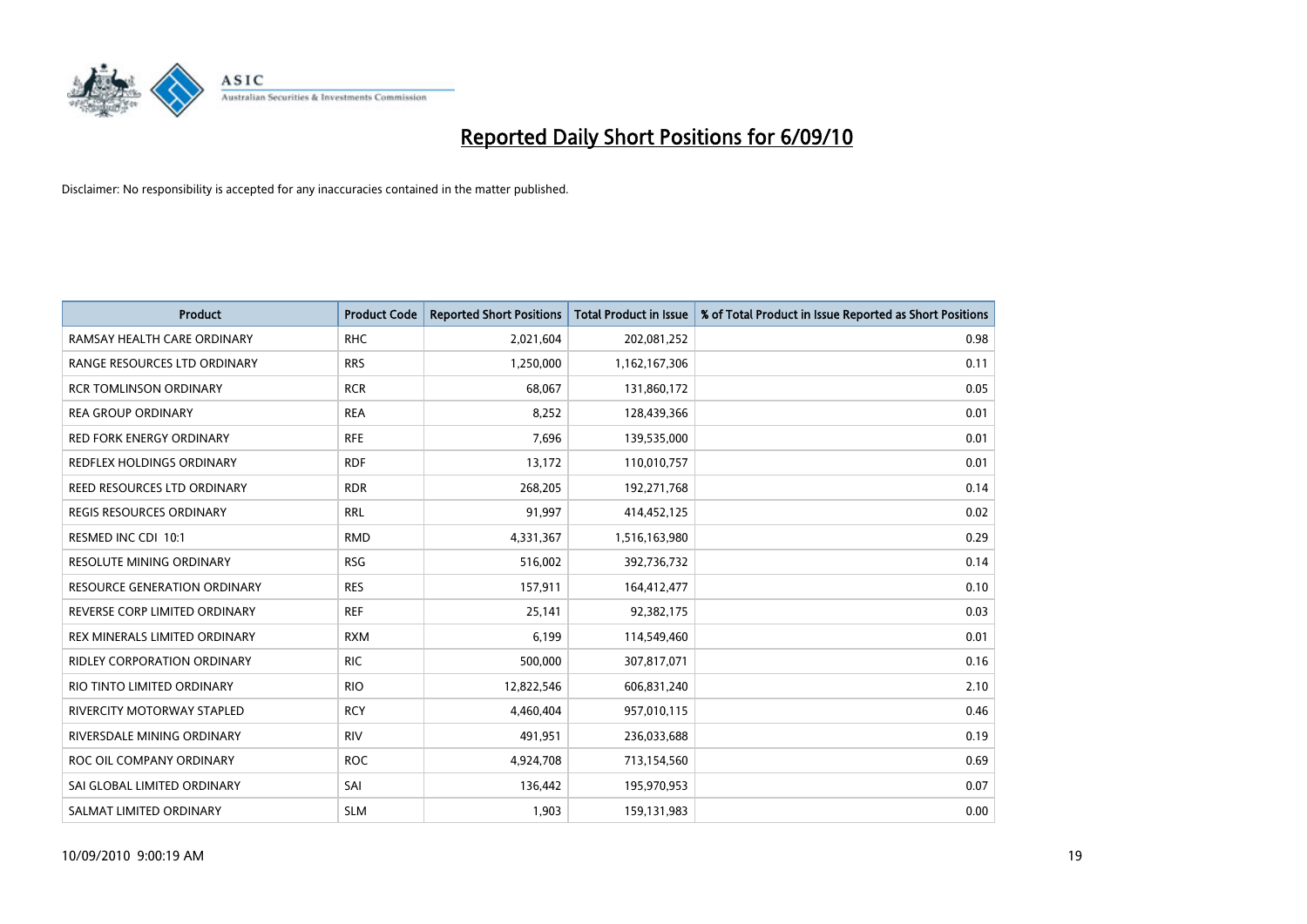

| <b>Product</b>                           | <b>Product Code</b> | <b>Reported Short Positions</b> | <b>Total Product in Issue</b> | % of Total Product in Issue Reported as Short Positions |
|------------------------------------------|---------------------|---------------------------------|-------------------------------|---------------------------------------------------------|
| SANDFIRE RESOURCES ORDINARY              | <b>SFR</b>          | 76,524                          | 131,534,760                   | 0.06                                                    |
| SANTOS LTD ORDINARY                      | <b>STO</b>          | 1,663,552                       | 832,568,323                   | 0.19                                                    |
| SARACEN MINERAL ORDINARY                 | <b>SAR</b>          | 148,524                         | 491,818,083                   | 0.03                                                    |
| SEDGMAN LIMITED ORDINARY                 | <b>SDM</b>          | 259,474                         | 205,986,681                   | 0.12                                                    |
| SEEK LIMITED ORDINARY                    | <b>SEK</b>          | 5,104,332                       | 336,584,488                   | 1.50                                                    |
| SENETAS CORPORATION ORDINARY             | <b>SEN</b>          | 756,999                         | 461,522,263                   | 0.16                                                    |
| SERVCORP LIMITED ORDINARY                | <b>SRV</b>          | 102,201                         | 98,440,807                    | 0.10                                                    |
| SERVICE STREAM ORDINARY                  | <b>SSM</b>          | 344,663                         | 283,418,867                   | 0.12                                                    |
| SEVEN GROUP HOLDINGS ORDINARY            | <b>SVW</b>          | 411,665                         | 305,410,281                   | 0.13                                                    |
| SIGMA PHARMACEUTICAL ORDINARY            | SIP                 | 9,139,230                       | 1,178,626,572                 | 0.78                                                    |
| SILEX SYSTEMS ORDINARY                   | <b>SLX</b>          | 123,870                         | 149,506,391                   | 0.07                                                    |
| SIMS METAL MGMT LTD ORDINARY             | SGM                 | 1,930,515                       | 203,891,295                   | 0.94                                                    |
| SINGAPORE TELECOMM. CHESS DEPOSITARY INT | SGT                 | 2,908,143                       | 404,134,884                   | 0.71                                                    |
| SKILLED GROUP LTD ORDINARY               | <b>SKE</b>          | 88,267                          | 190,738,408                   | 0.04                                                    |
| SKY CITY ENTERTAIN, ORDINARY             | <b>SKC</b>          | 9,680,415                       | 575,114,687                   | 1.68                                                    |
| SKY NETWORK ORDINARY                     | <b>SKT</b>          | 869,790                         | 389,139,785                   | 0.22                                                    |
| SONIC HEALTHCARE ORDINARY                | <b>SHL</b>          | 4,314,774                       | 388,429,875                   | 1.13                                                    |
| SP AUSNET STAPLED SECURITIES             | <b>SPN</b>          | 9,276,954                       | 2,748,353,504                 | 0.34                                                    |
| SPARK INFRASTRUCTURE STAPLED SECURITIES  | SKI                 | 1,521,104                       | 1,031,911,394                 | 0.14                                                    |
| SPDR 200 FUND ETF UNITS                  | STW                 | 2,006                           | 57,828,081                    | 0.00                                                    |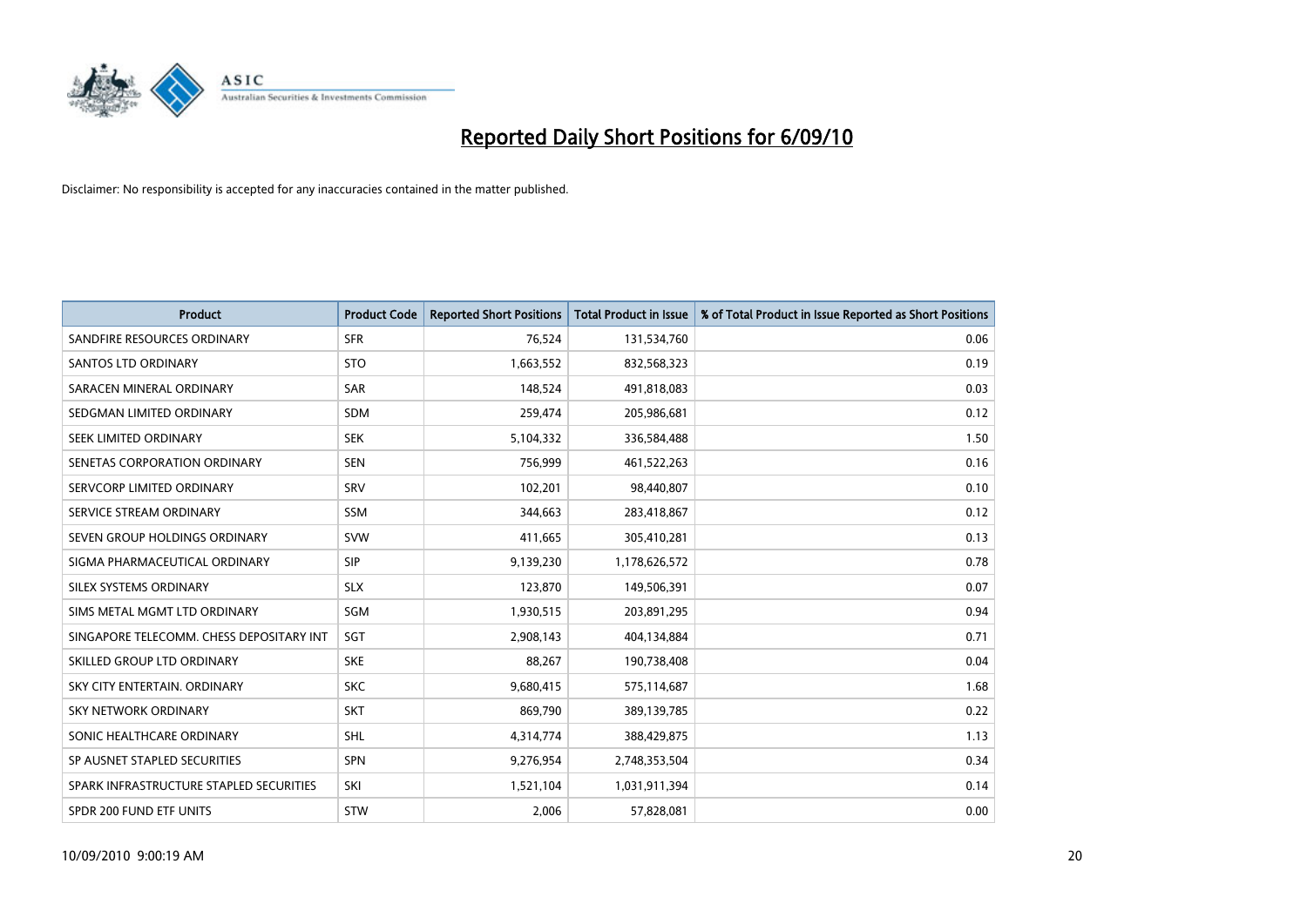

| <b>Product</b>                     | <b>Product Code</b> | <b>Reported Short Positions</b> | <b>Total Product in Issue</b> | % of Total Product in Issue Reported as Short Positions |
|------------------------------------|---------------------|---------------------------------|-------------------------------|---------------------------------------------------------|
| SPECIALTY FASHION ORDINARY         | <b>SFH</b>          | 1,439,446                       | 190,964,693                   | 0.76                                                    |
| SPHERE MINERALS LTD ORDINARY       | SPH                 | 75,000                          | 171,348,151                   | 0.04                                                    |
| SPOTLESS GROUP LTD ORDINARY        | <b>SPT</b>          | 942,534                         | 259,309,656                   | 0.36                                                    |
| ST BARBARA LIMITED ORDINARY        | SBM                 | 27,783,351                      | 1,953,168,407                 | 1.41                                                    |
| STAGING CONNECTIONS ORDINARY       | <b>STG</b>          | 2,917,189                       | 783,175,134                   | 0.37                                                    |
| STH AMERICAN COR LTD ORDINARY      | SAY                 | 9,200                           | 231,832,027                   | 0.00                                                    |
| STHN CROSS MEDIA ORDINARY          | SXL                 | 13,372                          | 378,827,750                   | 0.00                                                    |
| STOCKLAND UNITS/ORD STAPLED        | SGP                 | 13,398,095                      | 2,383,036,717                 | 0.53                                                    |
| STRAITS RESOURCES ORDINARY         | SRL                 | 5,131,442                       | 255,203,613                   | 2.01                                                    |
| <b>STW COMMUNICATIONS ORDINARY</b> | SGN                 | 169,853                         | 364,310,964                   | 0.05                                                    |
| SUNCORP-METWAY, ORDINARY           | <b>SUN</b>          | 4,197,272                       | 1,281,390,524                 | 0.30                                                    |
| SUNDANCE RESOURCES ORDINARY        | <b>SDL</b>          | 15,642,157                      | 2,709,995,932                 | 0.58                                                    |
| SUNLAND GROUP LTD ORDINARY         | <b>SDG</b>          | 269,330                         | 251,107,692                   | 0.11                                                    |
| SUPER CHEAP AUTO GRP ORDINARY      | SUL                 | 311,730                         | 127,777,579                   | 0.24                                                    |
| <b>SWICK MINING ORDINARY</b>       | <b>SWK</b>          | 1,548                           | 236,724,970                   | 0.00                                                    |
| SYMEX HOLDINGS ORDINARY            | SYM                 | 6,633                           | 125,037,628                   | 0.01                                                    |
| TABCORP HOLDINGS LTD ORDINARY      | <b>TAH</b>          | 12,444,961                      | 612,625,759                   | 2.03                                                    |
| TALENT2 INTERNATION ORDINARY       | <b>TWO</b>          | 7                               | 141,224,846                   | 0.00                                                    |
| TAP OIL LIMITED ORDINARY           | <b>TAP</b>          | 5,923                           | 156,485,921                   | 0.00                                                    |
| TASSAL GROUP LIMITED ORDINARY      | <b>TGR</b>          | 3,113,661                       | 144,197,882                   | 2.15                                                    |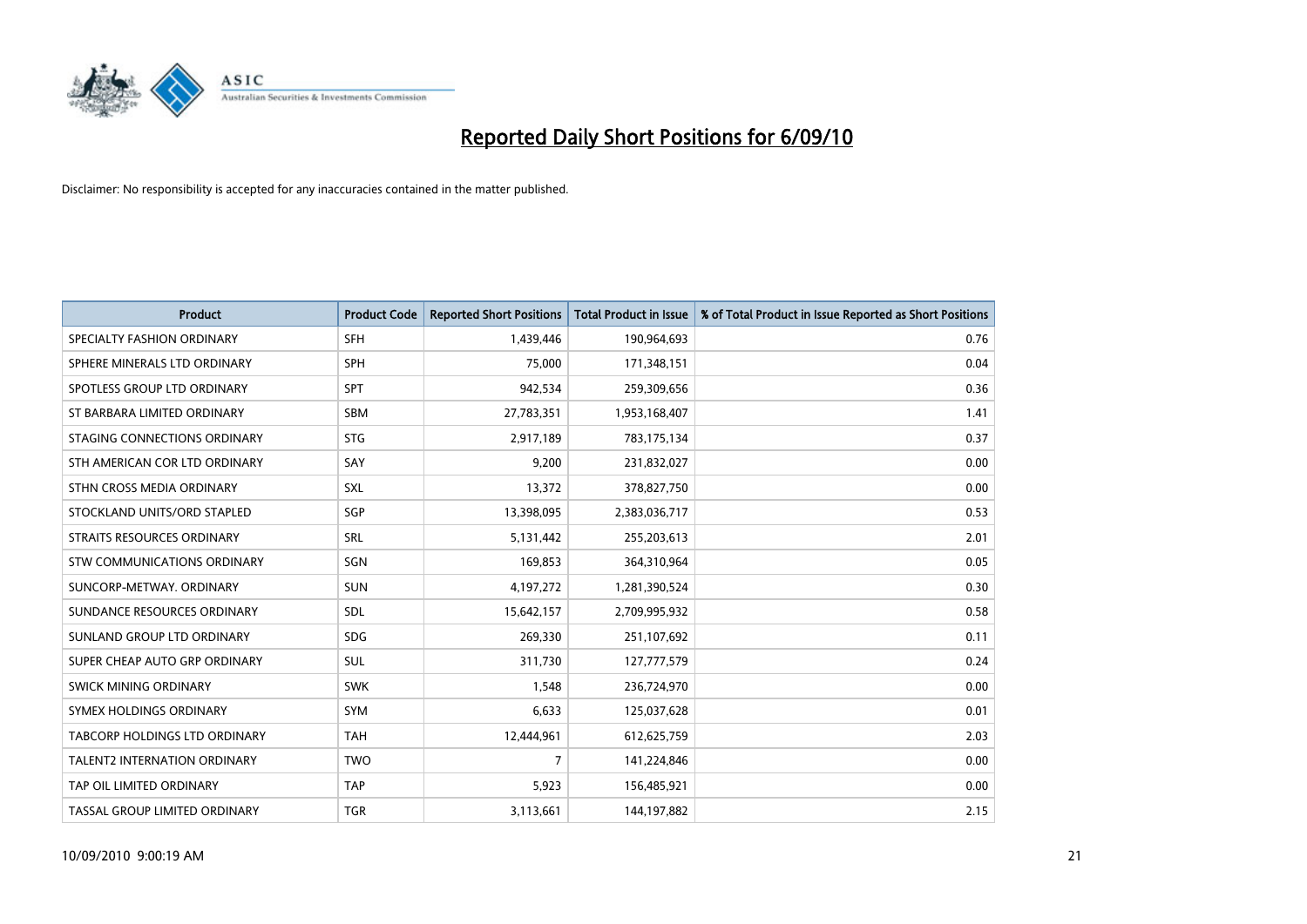

| <b>Product</b>                          | <b>Product Code</b> | <b>Reported Short Positions</b> | <b>Total Product in Issue</b> | % of Total Product in Issue Reported as Short Positions |
|-----------------------------------------|---------------------|---------------------------------|-------------------------------|---------------------------------------------------------|
| <b>TATTS GROUP LTD ORDINARY</b>         | <b>TTS</b>          | 11,221,833                      | 1,281,937,479                 | 0.86                                                    |
| TECHNOLOGY ONE ORDINARY                 | <b>TNE</b>          | 49,622                          | 300,303,455                   | 0.02                                                    |
| TELECOM CORPORATION ORDINARY            | <b>TEL</b>          | 34,638,528                      | 1,920,703,692                 | 1.80                                                    |
| TELSTRA CORPORATION. ORDINARY           | <b>TLS</b>          | 85,645,532                      | 12,443,074,357                | 0.68                                                    |
| TEN NETWORK HOLDINGS ORDINARY           | <b>TEN</b>          | 6,682,584                       | 1,045,236,720                 | 0.65                                                    |
| TFS CORPORATION LTD ORDINARY            | <b>TFC</b>          | 30,187                          | 227,360,909                   | 0.01                                                    |
| THE REJECT SHOP ORDINARY                | <b>TRS</b>          | 17,534                          | 26,033,570                    | 0.06                                                    |
| THOR MINING PLC CHESS DEPOSITARY        | <b>THR</b>          | 2,307                           | 245,247,701                   | 0.00                                                    |
| THORN GROUP LIMITED ORDINARY            | <b>TGA</b>          | 2,361                           | 129,459,770                   | 0.00                                                    |
| TIMBERCORP LIMITED ORDINARY             | <b>TIM</b>          | 1,171,620                       | 352,071,429                   | 0.33                                                    |
| <b>TISHMAN SPEYER UNITS</b>             | <b>TSO</b>          | 50,674                          | 338,440,904                   | 0.01                                                    |
| TNG LIMITED ORDINARY                    | <b>TNG</b>          | 4,321                           | 258,055,076                   | 0.00                                                    |
| TOLL HOLDINGS LTD ORDINARY              | <b>TOL</b>          | 8,084,124                       | 702,867,609                   | 1.14                                                    |
| TORO ENERGY LIMITED ORDINARY            | <b>TOE</b>          | 35,404                          | 964,936,676                   | 0.00                                                    |
| <b>TOWER AUSTRALIA ORDINARY</b>         | <b>TAL</b>          | 1,149,823                       | 415,928,881                   | 0.27                                                    |
| <b>TOWER LIMITED ORDINARY</b>           | <b>TWR</b>          | 689,519                         | 260,631,787                   | 0.26                                                    |
| TOX FREE SOLUTIONS ORDINARY             | <b>TOX</b>          | 88,316                          | 91,765,500                    | 0.09                                                    |
| TPG TELECOM LIMITED ORDINARY            | <b>TPM</b>          | 494,430                         | 767,849,104                   | 0.06                                                    |
| TRANSFIELD SERV INFR STAPLED SECURITIES | <b>TSI</b>          | 281,880                         | 432,184,488                   | 0.07                                                    |
| TRANSFIELD SERVICES ORDINARY            | <b>TSE</b>          | 1,435,633                       | 414,278,904                   | 0.34                                                    |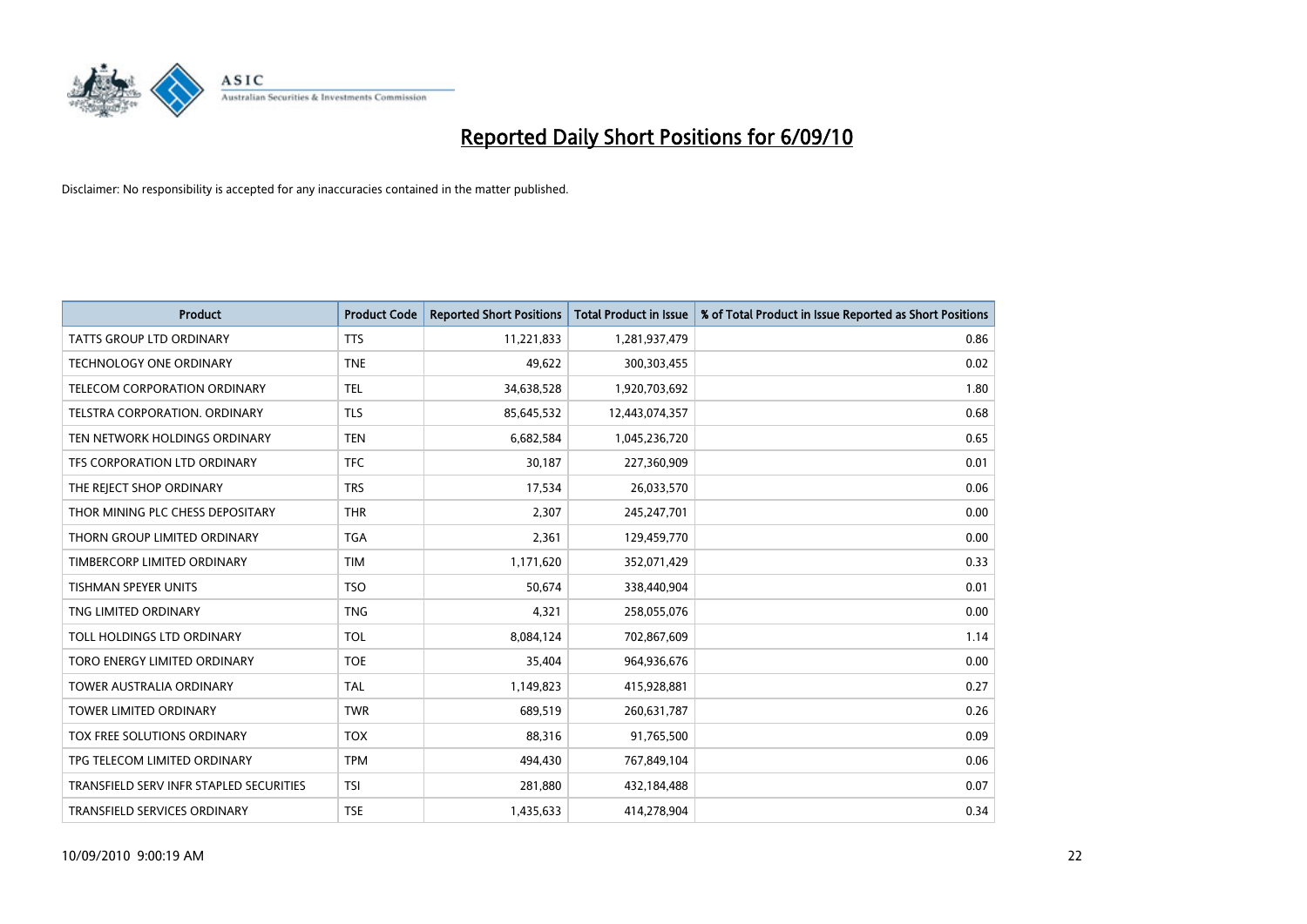

| <b>Product</b>                            | <b>Product Code</b> | <b>Reported Short Positions</b> | <b>Total Product in Issue</b> | % of Total Product in Issue Reported as Short Positions |
|-------------------------------------------|---------------------|---------------------------------|-------------------------------|---------------------------------------------------------|
| TRANSPACIFIC INDUST, ORDINARY             | <b>TPI</b>          | 11,944,187                      | 960,638,735                   | 1.26                                                    |
| TRANSURBAN GROUP TRIPLE STAPLED SEC.      | <b>TCL</b>          | 3,779,730                       | 1,441,290,633                 | 0.26                                                    |
| TRINITY GROUP STAPLED SECURITIES          | <b>TCQ</b>          | 3,419                           | 231,701,539                   | 0.00                                                    |
| TROY RESOURCES NL ORDINARY                | <b>TRY</b>          | 71,325                          | 87,474,323                    | 0.09                                                    |
| <b>UGL LIMITED ORDINARY</b>               | UGL                 | 4,678,983                       | 165,928,705                   | 2.78                                                    |
| UNILIFE CORPORATION CDI 6:1               | <b>UNS</b>          | 500                             | 238,135,980                   | 0.00                                                    |
| UXC LIMITED ORDINARY                      | <b>UXC</b>          | 664.849                         | 295,789,804                   | 0.22                                                    |
| VALAD PROPERTY GROUP STAPLED US PROHIBIT. | <b>VPG</b>          | 4,648,236                       | 2,302,129,263                 | 0.20                                                    |
| <b>VDM GROUP LIMITED ORDINARY</b>         | <b>VMG</b>          | 11,116                          | 195,613,088                   | 0.01                                                    |
| <b>VENTURE MINERALS ORDINARY</b>          | <b>VMS</b>          | 6,500                           | 168, 163, 334                 | 0.00                                                    |
| <b>VILLAGE ROADSHOW LTD ORDINARY</b>      | <b>VRL</b>          | 682                             | 114,217,649                   | 0.00                                                    |
| VILLAGE ROADSHOW LTD 'A' CLASS PREFERENCE | <b>VRLPA</b>        | 19,559                          | 52,235,451                    | 0.04                                                    |
| <b>VIRGIN BLUE HOLDINGS ORDINARY</b>      | <b>VBA</b>          | 23,066,972                      | 2,209,126,568                 | 1.03                                                    |
| <b>VISION GROUP HLDGS ORDINARY</b>        | <b>VGH</b>          | 78,000                          | 72,671,765                    | 0.11                                                    |
| <b>VITA GROUP LTD ORDINARY</b>            | <b>VTG</b>          | 75,190                          | 142,499,800                   | 0.05                                                    |
| VITERRA INC CDI 1:1                       | <b>VTA</b>          | 1,145                           | 68,629,939                    | 0.00                                                    |
| <b>WAREHOUSE GROUP ORDINARY</b>           | <b>WHS</b>          | 318,008                         | 311,195,868                   | 0.10                                                    |
| <b>WDS LIMITED ORDINARY</b>               | <b>WDS</b>          | 288,471                         | 143,107,458                   | 0.20                                                    |
| <b>WEBJET LIMITED ORDINARY</b>            | <b>WEB</b>          | 73,033                          | 76,961,278                    | 0.10                                                    |
| <b>WESFARMERS LIMITED ORDINARY</b>        | <b>WES</b>          | 24,131,694                      | 1,005,171,932                 | 2.38                                                    |